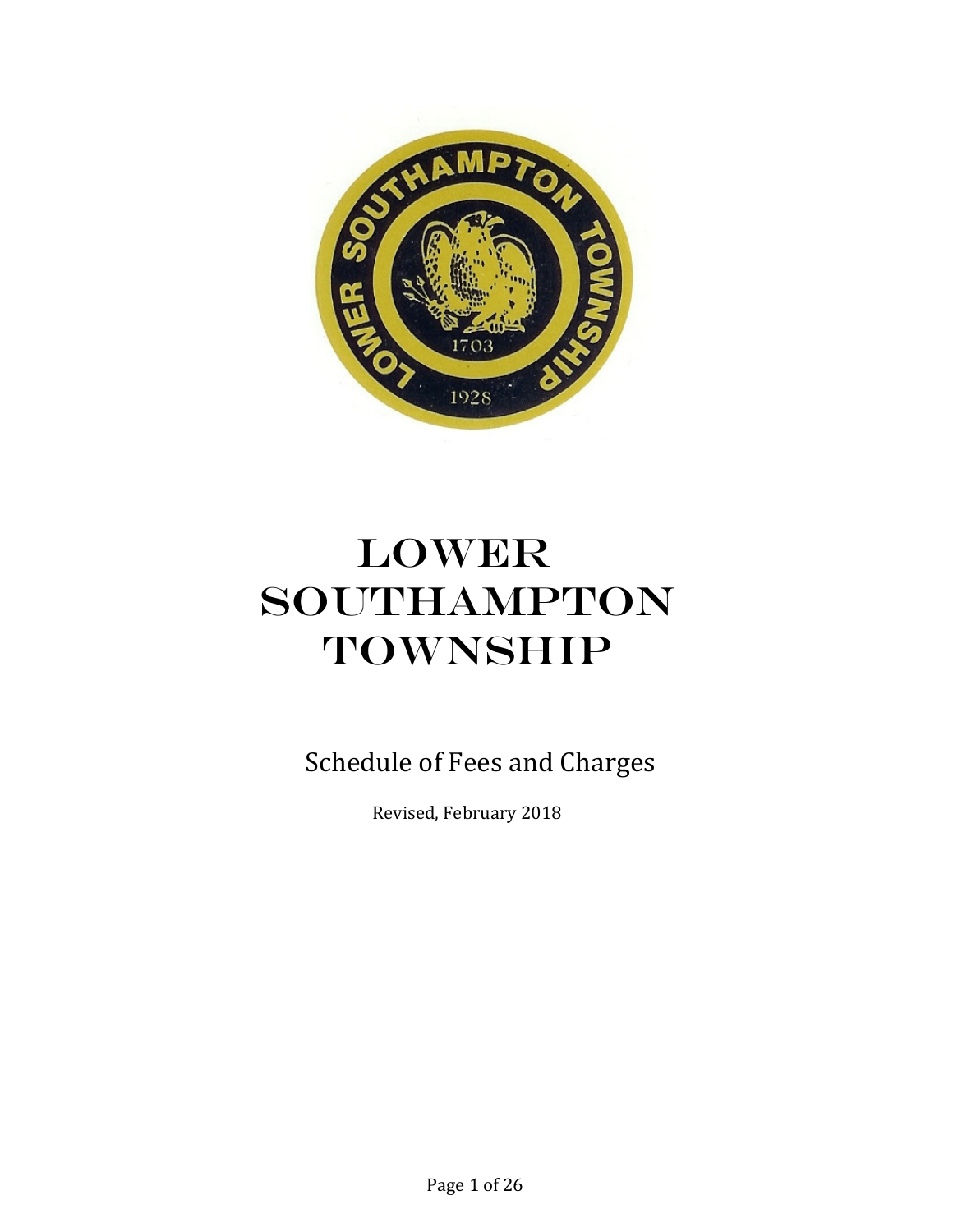# **LOWER SOUTHAMPTONTOWNSHIP**

# **FEE SCHEDULE INDEX**

|                    | TITLE                                                                       | PAGE(s)     |
|--------------------|-----------------------------------------------------------------------------|-------------|
| PART <sub>1</sub>  | <b>Permit Application Review Fees</b>                                       | 3           |
| PART <sub>2</sub>  | <b>Contractor Registrations</b>                                             | 3           |
| PART <sub>3</sub>  | <b>Building Permits</b>                                                     | $4 - 6$     |
| PART <sub>4</sub>  | <b>Plumbing Permits</b>                                                     | $7 - 8$     |
| PART <sub>5</sub>  | <b>Electrical Permits</b>                                                   | $8 - 10$    |
| PART <sub>6</sub>  | <b>Mechanical Permits</b>                                                   | 10          |
| PART <sub>7</sub>  | <b>Miscellaneous Permits</b>                                                | 11          |
| PART <sub>8</sub>  | <b>Sign Permits</b>                                                         | 12          |
| PART <sub>9</sub>  | <b>Commercial Occupancy Permits</b><br><b>Residential Occupancy Permits</b> | 12-13<br>14 |
| PART <sub>10</sub> | <b>Zoning Hearing Board Appeals</b>                                         | 14          |
| PART <sub>11</sub> | <b>Subdivision and Land Developments</b>                                    | $15 - 16$   |
| <b>PART 12</b>     | <b>Road Occupancy Permits</b>                                               | 17          |
| PART <sub>13</sub> | <b>Fire Marshal Permits and Fees</b>                                        | 18-21       |
| PART <sub>14</sub> | <b>Miscellaneous Fees</b>                                                   | 21-26       |

#### **AN ADMINISTRATIVE PENALTY OF A DOUBLE FEE WILL BE ADMINISTRERED IF FORCED TO COMPLY**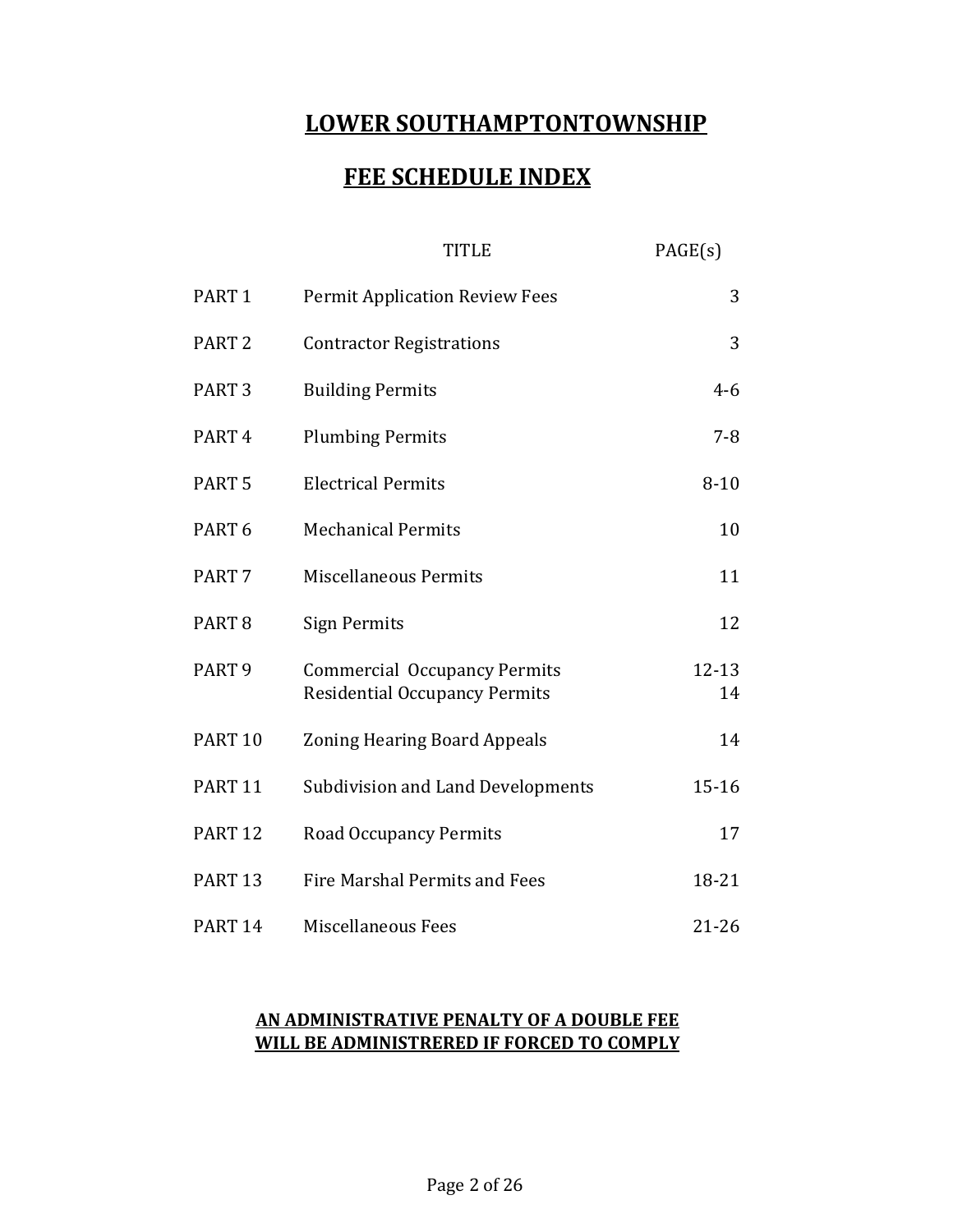#### **PART 1 - PERMIT APPLICATION REVIEW FEES**

| #1 BUILDING permit application review                     |          |
|-----------------------------------------------------------|----------|
| a) Residential                                            |          |
| 1) New Construction; Additions; Renovations               | \$60.00  |
| 2) Accessory Building; Repairs; Demolitions; Walls; Decks | \$25.00  |
| b) Commercial                                             |          |
| 1) New Construction; Additions                            | \$200.00 |
| 2) Renovations; Repairs: Demolitions                      | \$130.00 |
|                                                           |          |
| #2 PLUMBING permit application review                     |          |
| a) Residential                                            | \$20.00  |
| b) Commercial                                             | \$45.00  |
|                                                           |          |
| #3 ELECTRICAL permit application review                   |          |
| a) Residential                                            | \$20.00  |
| b) Commercial                                             | \$40.00  |
|                                                           |          |

## **PART 2 - CONTRACTOR REGISTRATIONS**

Annual registrations are required for all contractors performing work in the Township.

| 1. General Contractor                                                                | \$70.00  |
|--------------------------------------------------------------------------------------|----------|
| 2. Electrical Contractor                                                             | \$70.00  |
| 3. Mechanical Contractor                                                             | \$70.00  |
| 4. Well Drillers                                                                     | \$70.00  |
| 5. Sign Erector                                                                      | \$130.00 |
| 6. Landscaper                                                                        | \$70.00  |
| 7. Plumbing Contractor<br>Initial Fee \$115.00                                       | \$70.00  |
| 8. Homeowner                                                                         | \$35.00  |
| 9. Fire Alarm and Sprinkler Contractor                                               | \$70.00  |
| 10. Pennsylvania State Registered Contractor<br>(Must provide proof of Registration) | \$0.00   |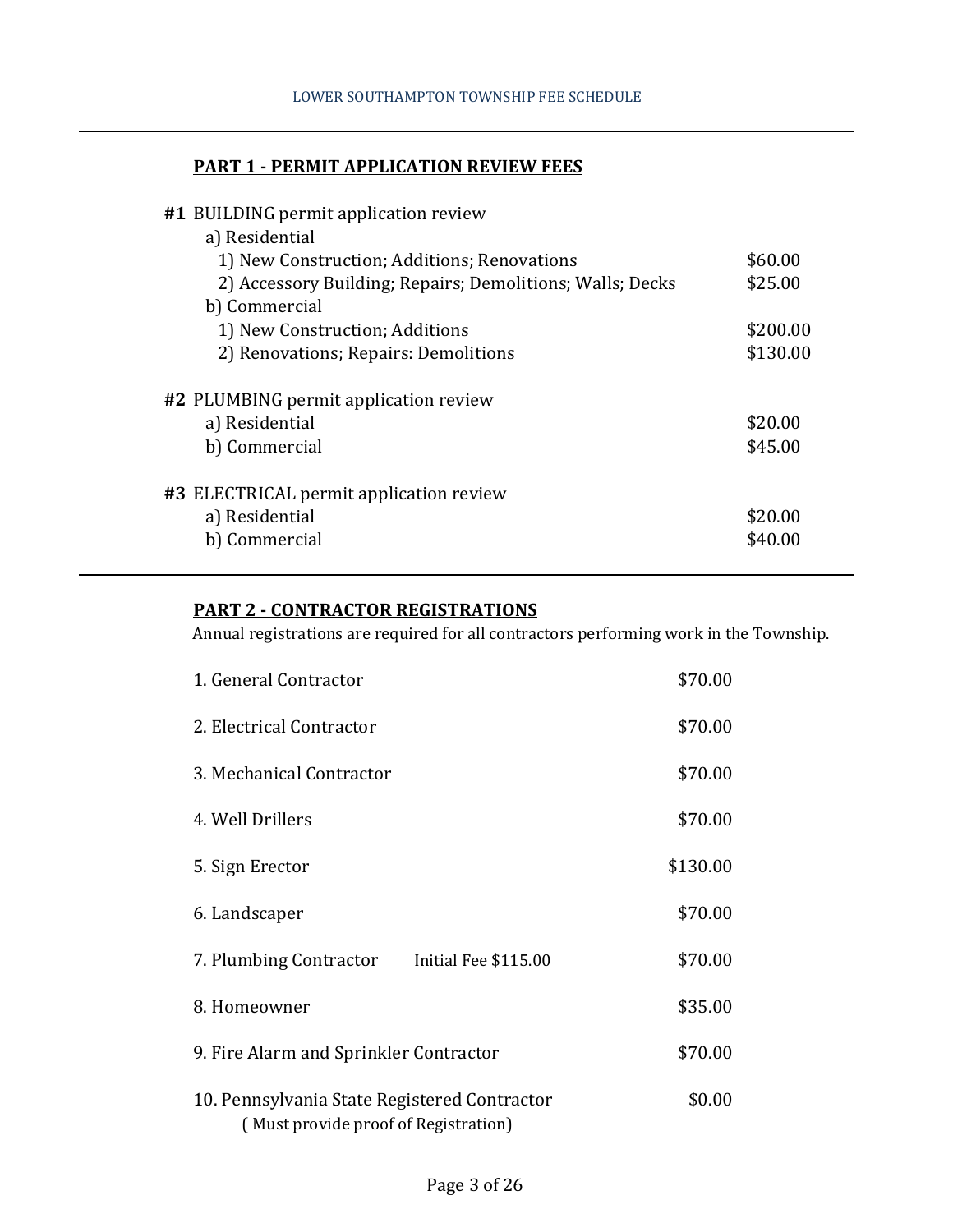# **PART 3 - BUILDING PERMITS**

| #1 Single Family Dwellings                                           |            |
|----------------------------------------------------------------------|------------|
| a) First 2,000 sq. ft. of gross floor area                           | \$1,350.00 |
| b) Each additional 100 sq. ft.                                       | \$35.00    |
| c) Application fee                                                   | \$60.00    |
| d) State tax                                                         | \$4.50     |
| e) Notary fee                                                        | \$3.00     |
| #2 Apartments                                                        |            |
| a) First 2,000 sq. ft. of gross floor area                           | \$3,500.00 |
| b) Each additional $1,000$ sq. ft. up to $10,000$ sq. ft.            | \$300.00   |
| c) Each additional 10,000 sq. ft.                                    | \$155.00   |
| d) Application fee                                                   | \$200.00   |
| e) State tax                                                         | \$4.50     |
| f) Notary fee                                                        | \$3.00     |
| #3 Accessory Building including; but not limited to: Deck, Shed,     |            |
| Pole Barn, Detached garage, Patio Roof, Green House, Bathhouse, Etc. |            |
| a) Residential                                                       |            |
| 1) First 150 sq. ft. of gross floor area                             | \$50.00    |
| 2) Each additional 100 sq. ft.                                       | \$25.00    |
| 3) Application fee                                                   | \$25.00    |
| 4) State tax                                                         | \$4.50     |
| 5) Notary fee                                                        | \$3.00     |
| b) Commercial                                                        |            |
| 1) First 150 sq. ft. of gross floor area                             | \$300.00   |
| 2) Each additional 100 sq. ft.                                       | \$70.00    |
| 3) Application fee                                                   | \$130.00   |
| 4) State tax                                                         | \$4.50     |
| 5) Notary fee                                                        | \$3.00     |
| #4 Alterations and Additions including; but not limited to:          |            |
| Satellite Dish, wood and pellet stove, Fireplace, Etc.               |            |
| a) Residential                                                       |            |
| 1) Up to \$500.00 of cost                                            | \$35.00    |
| 2) Each additional \$500.00 of cost                                  | \$20.00    |
| 3) Application fee                                                   | \$25.00    |
| 4) State tax                                                         | \$4.50     |
|                                                                      |            |

5) Notary fee \$3.00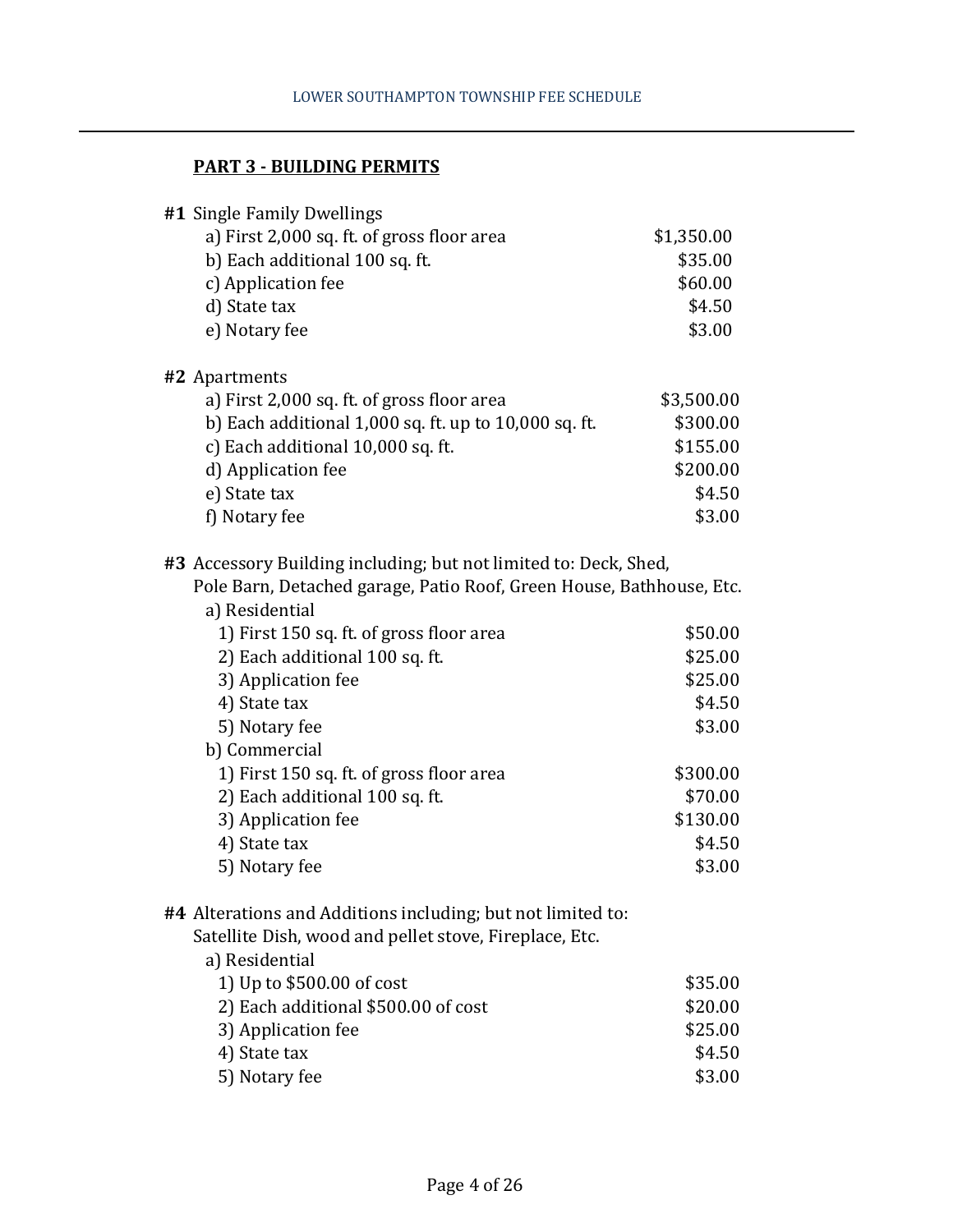# **PART 3 - BUILDING PERMITS (cont'd)**

| #5 Alterations and Additions (cont'd)                      |          |
|------------------------------------------------------------|----------|
| b) Commercial Alterations, Additions and New Building      |          |
| 1) Up to \$1,000.00 of cost                                | \$165.00 |
| 2) Each additional \$1,000.00 of cost                      | \$45.00  |
| up to \$10,000.00                                          |          |
| 3) Each additional \$1,000.00 of cost                      | \$40.00  |
| over \$10,000.00                                           |          |
| 4) Application fee                                         | \$130.00 |
| 5) State tax                                               | \$4.50   |
| 6) Notary fee                                              | \$3.00   |
| #6 Trash Dumpsters, Portable Home Storage Units (P.O.D.'s) |          |
| a) Residential                                             |          |
| 1) First 3 months                                          | \$40.00  |
| 2) Per month (not to exceed one year)                      | \$35.00  |
| b) Commercial                                              |          |
| 1) Per unit, per site                                      | \$90.00  |
| #7 Roofing, Siding, Windows and Doors                      |          |
| a) Residential                                             |          |
| 1) Roof                                                    | \$50.00  |
| 2) Roof with structural alterations                        | \$65.00  |
| 3) Siding                                                  | \$50.00  |
| 4) Window replacements                                     | \$50.00  |
| 5) Window alterations                                      | \$50.00  |
| 6) Door replacements                                       | \$50.00  |
| 7) Door alterations                                        | \$50.00  |
| 8) Application fee                                         | \$25.00  |
| 9) State tax                                               | \$4.50   |
| 10) Notary fee                                             | \$3.00   |
| b) Commercial                                              |          |
| 1) Roof                                                    | \$275.00 |
| 2) Siding                                                  | \$275.00 |
| 3) Windows                                                 | \$275.00 |
| 4) Application fee                                         | \$130.00 |
| 5) State tax                                               | \$4.50   |
| 6) Notary fee                                              | \$3.00   |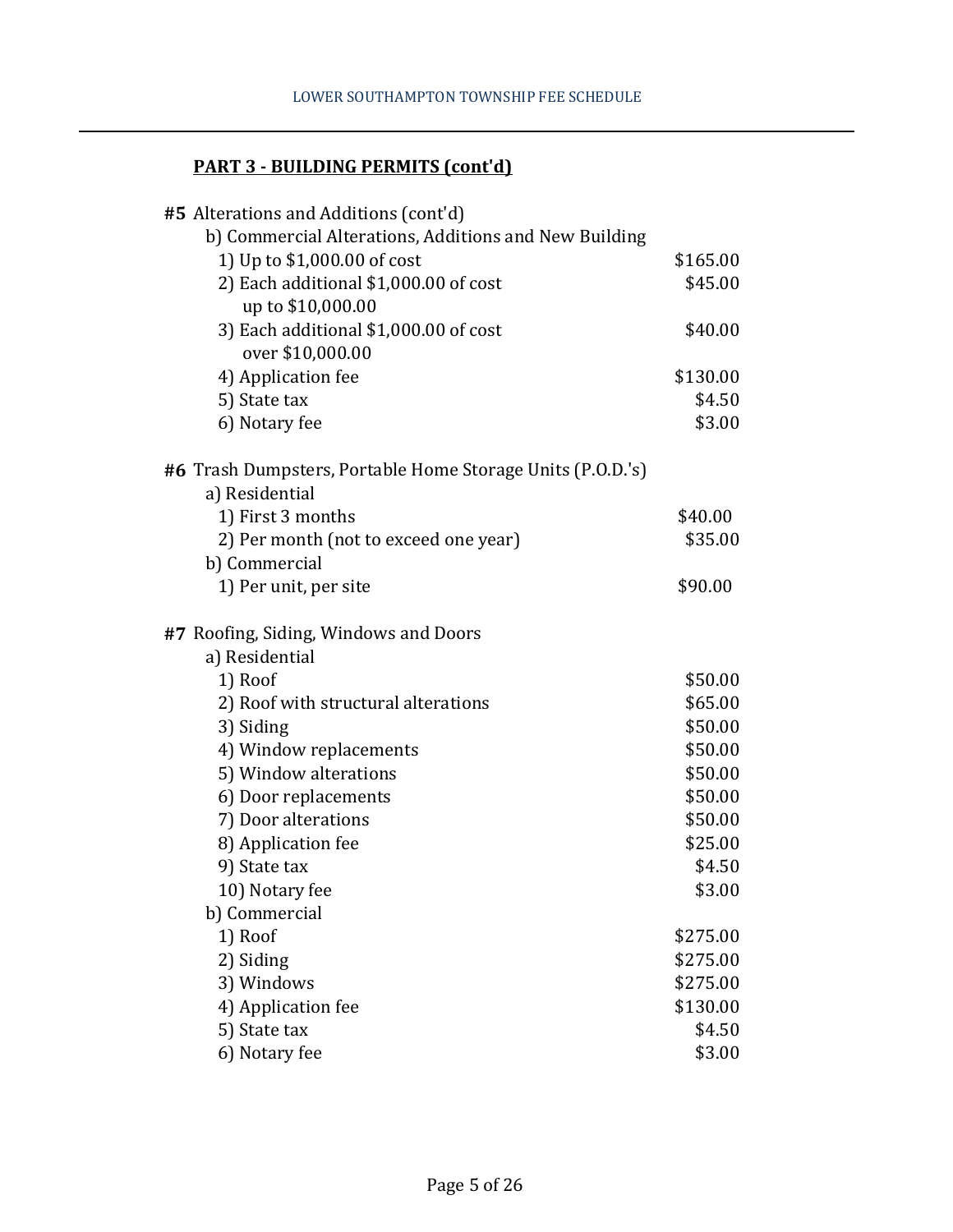# **PART 3 - BUILDING PERMITS (cont'd)**

| #8 Driveway, Driveway Apron, Walkway, Sidewalk & Patio                      |          |
|-----------------------------------------------------------------------------|----------|
| a) Residential                                                              |          |
| 1) Driveway resurface                                                       | \$50.00  |
| 2) Driveway enlargement                                                     | \$50.00  |
| 1. Engineer review Escrow (if applicable)                                   | \$300.00 |
| 3) Driveway apron                                                           | \$77.00  |
| 4) Walkway                                                                  | \$50.00  |
| 5) Sidewalk                                                                 | \$50.00  |
| 6) Patio (without footings)                                                 | \$77.00  |
| 7) State tax                                                                | \$4.50   |
| 8) Notary fee                                                               | \$3.00   |
| b) Commercial                                                               |          |
| 1) Driveway, Parking Lot (resurface, re-stripping)                          | \$150.00 |
| 2) Tennis Courts                                                            | \$100.00 |
| 1. Engineer review Escrow (if applicable)                                   | \$300.00 |
| 3) State tax                                                                | \$4.50   |
| 4) Notary fee                                                               | \$3.00   |
| #9 Commercial Temporary Structures                                          |          |
| a) Construction trailer                                                     |          |
| 1) First 3 months                                                           | \$125.00 |
| 2) Per month (not to exceed 6 months)                                       | \$55.00  |
| b) Tents                                                                    |          |
| 1) First 3 months                                                           | \$125.00 |
| 2) Per month (not to exceed 6 months)                                       | \$55.00  |
| #10 Mobile Homes, Office and Similar plus outside inspection fees if needed |          |
| (total or partial inspection, to be charged as per fee schedule per unit)   |          |
| a) New                                                                      | \$580.00 |
| b) Additions                                                                | \$220.00 |
| c) Shed                                                                     | \$55.00  |
| d) Alterations                                                              | \$55.00  |
| e) State tax                                                                | \$4.50   |
| f) Notary fee                                                               | \$3.00   |
|                                                                             |          |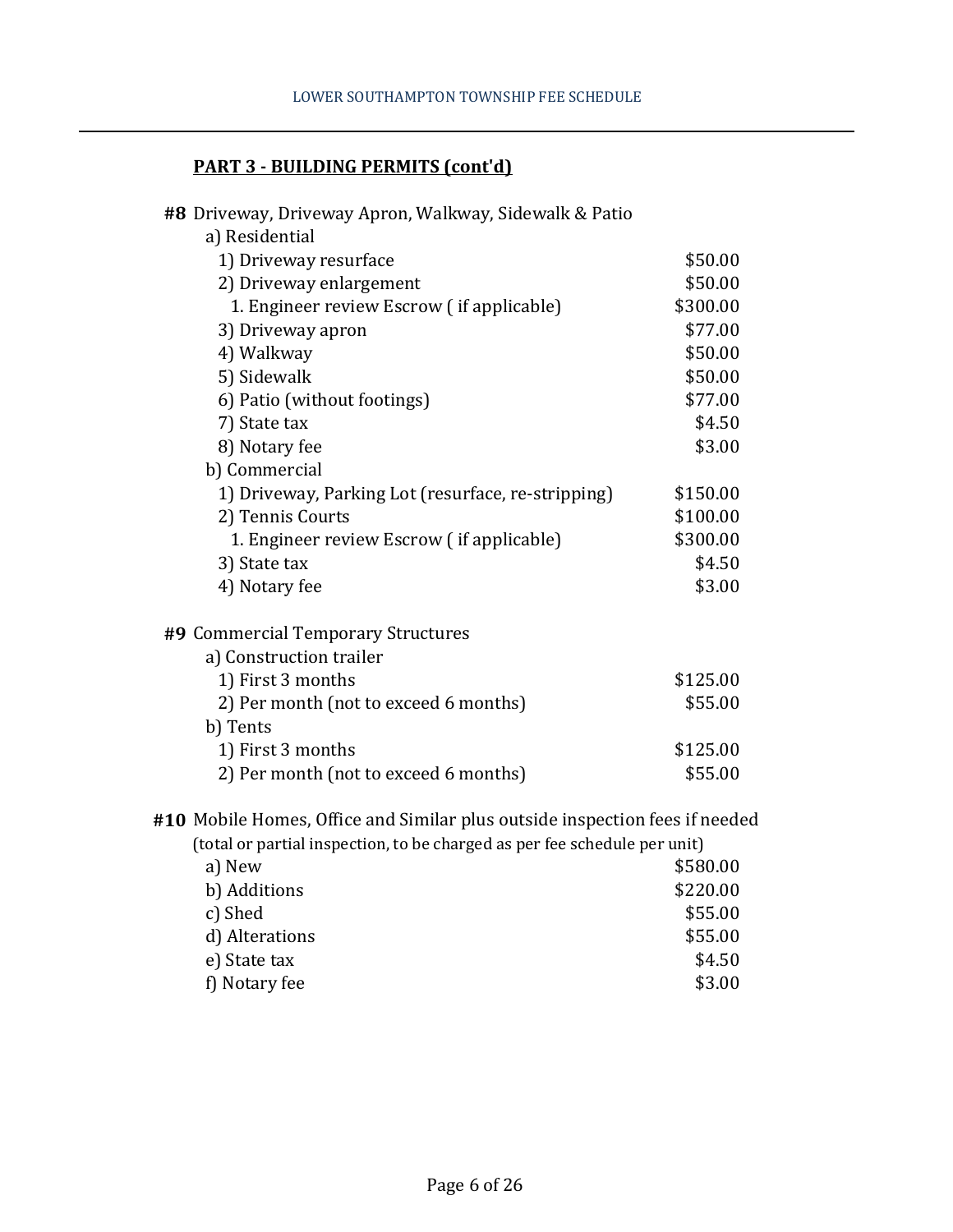| <b>PART 4 - PLUMBING PERMITS</b>                                             | Minimum permit fee is \$105.00 |  |
|------------------------------------------------------------------------------|--------------------------------|--|
| #1 Sewer Connection                                                          |                                |  |
| (not including any charges assessed by the Township Public Works Department) |                                |  |
| a) Residential - first 100 ft. of pipe                                       | \$85.00                        |  |
| b) Commercial - first 100 ft. of pipe                                        | \$130.00                       |  |
| c) each additional 100 ft. of pipe                                           | \$32.00                        |  |
| d) Residential application fee                                               | \$20.00                        |  |
| e) Commercial application fee                                                | \$45.00                        |  |
| f) State tax                                                                 | \$4.50                         |  |
| #2 Water Connection                                                          |                                |  |
| (not including any charges accessed by Bucks County Water)                   |                                |  |
| a) Residential - first 100 ft. of pipe                                       | \$85.00                        |  |
| b) Commercial - first 100 ft. of pipe                                        | \$130.00                       |  |
| c) each additional 100 ft. of pipe                                           | \$32.00                        |  |
| d) Residential application fee                                               | \$20.00                        |  |
| e) Commercial application fee                                                | \$45.00                        |  |
| f) State tax                                                                 | \$4.50                         |  |
| #3 Interior - New Construction                                               |                                |  |
| a) Residential first five (5) plumbing outlets                               | \$135.00                       |  |
| b) Commercial first five (5) plumbing outlets                                | \$245.00                       |  |
| c) Each additional plumbing outlet                                           | \$23.00                        |  |
| d) Hot water heater                                                          | \$55.00                        |  |
| e) Ejector pumps for sanitary sewer                                          | \$135.00                       |  |
| f) For installation, alteration or repair<br>of water/drainage piping        | \$35.00                        |  |
| g) Residential application fee                                               | \$20.00                        |  |
| h) Commercial application fee                                                | \$45.00                        |  |
| i) State tax                                                                 | \$4.50                         |  |
| #4 Interior - Additions or Replacements                                      |                                |  |
| a) Each plumbing outlet                                                      | \$25.00                        |  |
| b) Dishwasher connection                                                     | \$20.00                        |  |
| c) Garbage disposal unit                                                     | \$35.00                        |  |
| d) Hot water heater                                                          | \$40.00                        |  |
| e) Ejector pump for sanitary sewer                                           | \$135.00                       |  |
| f) For installation, alterations or repair                                   | \$35.00                        |  |
| of water/drainage piping                                                     |                                |  |

\*continued on next page\*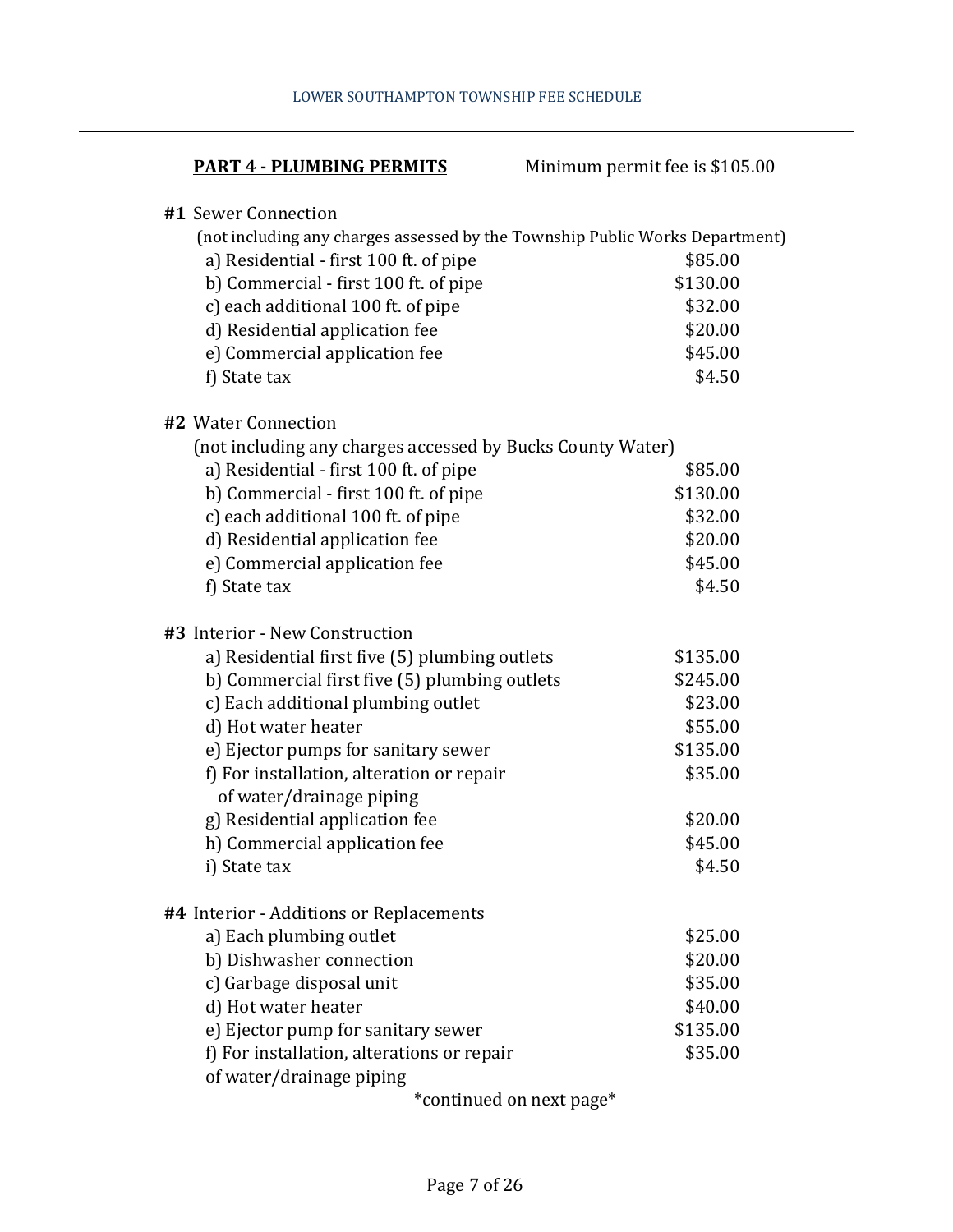| <b>PART 4 - PLUMBING PERMITS (cont'd)</b>                                                                          | Minimum permit fee is \$105.00 |
|--------------------------------------------------------------------------------------------------------------------|--------------------------------|
| #4 Interior - Additions or Replacements (cont'd)                                                                   |                                |
| g) Residential application fee                                                                                     | \$20.00                        |
| h) Commercial application fee                                                                                      | \$45.00                        |
| i) State tax                                                                                                       | \$4.50                         |
| #5 Exterior Water or Sewer Line (between curb and structure)                                                       |                                |
| a) Disconnect                                                                                                      | \$85.00                        |
| b) Repair                                                                                                          | \$85.00                        |
| c) Residential application fee                                                                                     | \$20.00                        |
| d) Commercial application fee                                                                                      | \$45.00                        |
| e) State tax                                                                                                       | \$4.50                         |
| #6 Well installation (may need NPDES & BCCD approvals)                                                             |                                |
| a) Residential                                                                                                     | \$100.00                       |
| b) Commercial                                                                                                      | \$390.00                       |
| c) Geo thermal unit (each)                                                                                         | \$150.00                       |
| d) Escrow fee                                                                                                      | \$1,000.00                     |
| e) Residential application fee                                                                                     | \$20.00                        |
| f) Commercial application fee                                                                                      | \$45.00                        |
| g) State tax                                                                                                       | \$4.50                         |
| <b>PART 5 - ELECTRICAL PERMITS</b><br>* Residential application fee<br>* Commercial application fee<br>* State tax | \$20.00<br>\$40.00<br>\$4.50   |
| #1 Electrical outlets                                                                                              |                                |
| a) $1$ to $5$                                                                                                      | \$15.00                        |
| b) $6$ to $25$                                                                                                     | \$30.00                        |
| c) Each additional 25                                                                                              | \$20.00                        |
| #2 Air conditioning unit                                                                                           | \$35.00                        |
| #3 Air heater                                                                                                      | \$20.00                        |
| #4 Heat pump                                                                                                       | \$20.00                        |
| #5 Electric heating, Cooking equipment, Etc. (up to 20 k.w.)                                                       | \$20.00                        |

#### LOWER SOUTHAMPTON TOWNSHIP FEE SCHEDULE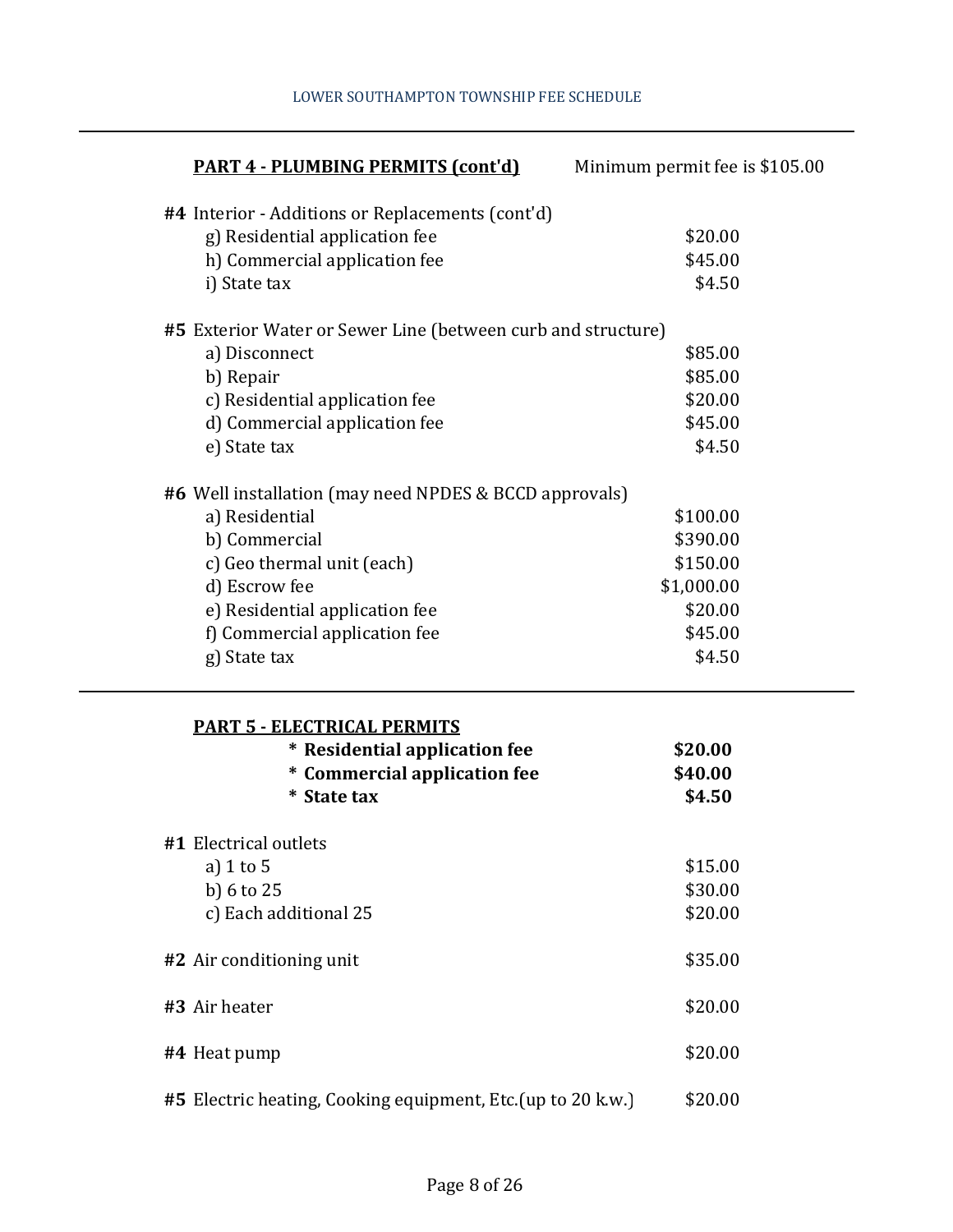| <b>PART 5 - ELECTRICAL PERMITS (cont'd)</b>                                      |                    |
|----------------------------------------------------------------------------------|--------------------|
| * Residential application fee<br>* Commercial application fee                    | \$20.00<br>\$40.00 |
| * State tax                                                                      | \$4.50             |
| #6 Motors - Single unit or group not exceeding 5 motors whose total capacity is: |                    |
| a) 1 HP, KW or KVA                                                               | \$30.00            |
| b) 1 HP to 20 HP, KW or KVA                                                      | \$45.00            |
| c) 20 HP, KW, or KVA and over                                                    | \$45.00            |
| #7 Meter equipment and feeder                                                    |                    |
| a) Service size 1 - 100 amp                                                      | \$20.00            |
| b) Service size $150 - 400$ amp                                                  | \$30.00            |
| c) Service size over 400 amp                                                     | \$45.00            |
| d) Each additional meter                                                         | \$20.00            |
| #8 Transformers, Vaults, Enclosures and Substations                              |                    |
| a) Over 75 to 200 KVA                                                            | \$20.00            |
| b) Over 200 to 500 KVA                                                           | \$30.00            |
| c) Over 500 KVA                                                                  | \$45.00            |
| #9 Electric for signs                                                            |                    |
| a) 20 amp feeder or smaller                                                      | \$25.00            |
| b) Over 20 amp feeder                                                            | \$35.00            |
| #10 Fixtures with mogul sockets 150 watts and over                               |                    |
| a) Mercury vapor, quarts and similar                                             | \$30.00            |
| b) Reintroduction of current and temp. installations                             | \$30.00            |
| c) Additional inspections - for reported corrections                             | \$30.00            |
| d) Temporary service - 100 to 400 amp                                            | \$30.00            |
| #11 Swimming pools                                                               |                    |
| a) Bonding                                                                       | \$20.00            |
| b) Wiring                                                                        | \$20.00            |
| c) public pool inspection                                                        | \$45.00            |
| #12 Paddle fans                                                                  | \$15.00            |
| #13 Electric dryers                                                              | \$15.00            |
| #14 Electric hot water heater                                                    | \$10.00            |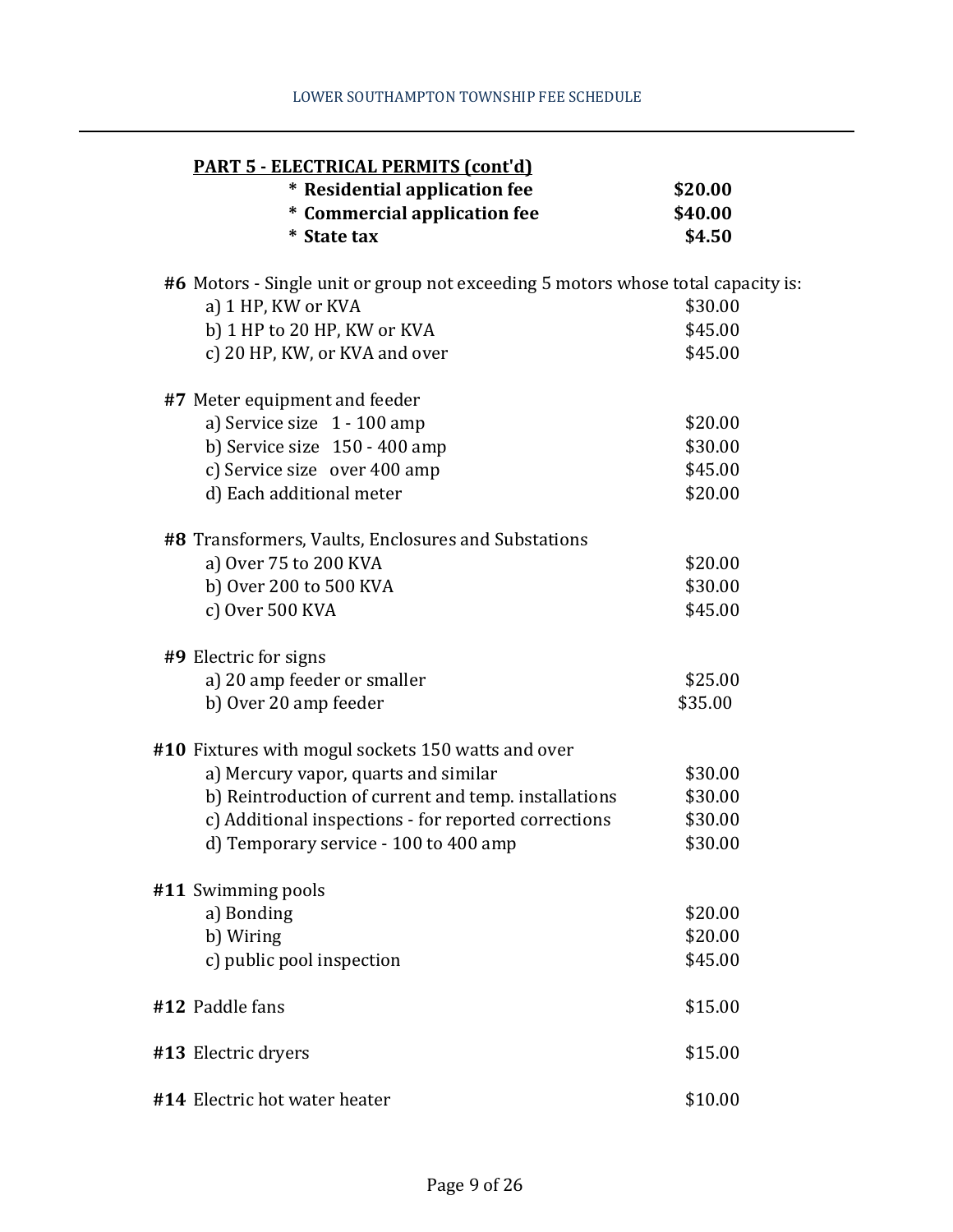| <b>PART 5 - ELECTRICAL PERMITS (cont'd)</b><br>* Residential application fee<br>* Commercial application fee<br><b>State tax</b><br>∗       | \$20.00<br>\$40.00<br>\$4.50 |
|---------------------------------------------------------------------------------------------------------------------------------------------|------------------------------|
| #15 Electric baseboard heater (each)                                                                                                        | \$5.00                       |
| $#16$ Electric a/c compressor                                                                                                               | \$10.00                      |
| #17 Electric discharge lighting systems over 1,000 volts<br>(charge to be based on AMP rating)<br>a) $1-10$ amp<br>b) Each additional 5 amp | \$20.00<br>\$5.00            |

# **PART 6 - MECHANICAL PERMITS**

| #1 For installation, conversion or replacement of heating, air conditioning,     |          |  |
|----------------------------------------------------------------------------------|----------|--|
| electrical equipment, accessory components.                                      |          |  |
| a) First \$2,000.00 of cost                                                      | \$115.00 |  |
| b) Each additional \$1,000.00 of cost                                            | \$20.00  |  |
| c) Fuel pumps or similar apparatus                                               | \$30.00  |  |
| d) State tax                                                                     | \$4.50   |  |
| #2 Temporary install and decorative displays for not over 60 days, charge 50% of |          |  |
| schedule for permanent work. (No charge less then)                               | \$20.00  |  |
| #3 Solar panels                                                                  |          |  |
| a) Residential                                                                   | \$125.00 |  |
| b) Commercial                                                                    | \$300.00 |  |
| c) State tax                                                                     | \$4.50   |  |
| #4 Windmill                                                                      |          |  |
| a) Residential                                                                   | \$100.00 |  |
| b) Commercial                                                                    | \$250.00 |  |
| c) State tax                                                                     | \$4.50   |  |
|                                                                                  |          |  |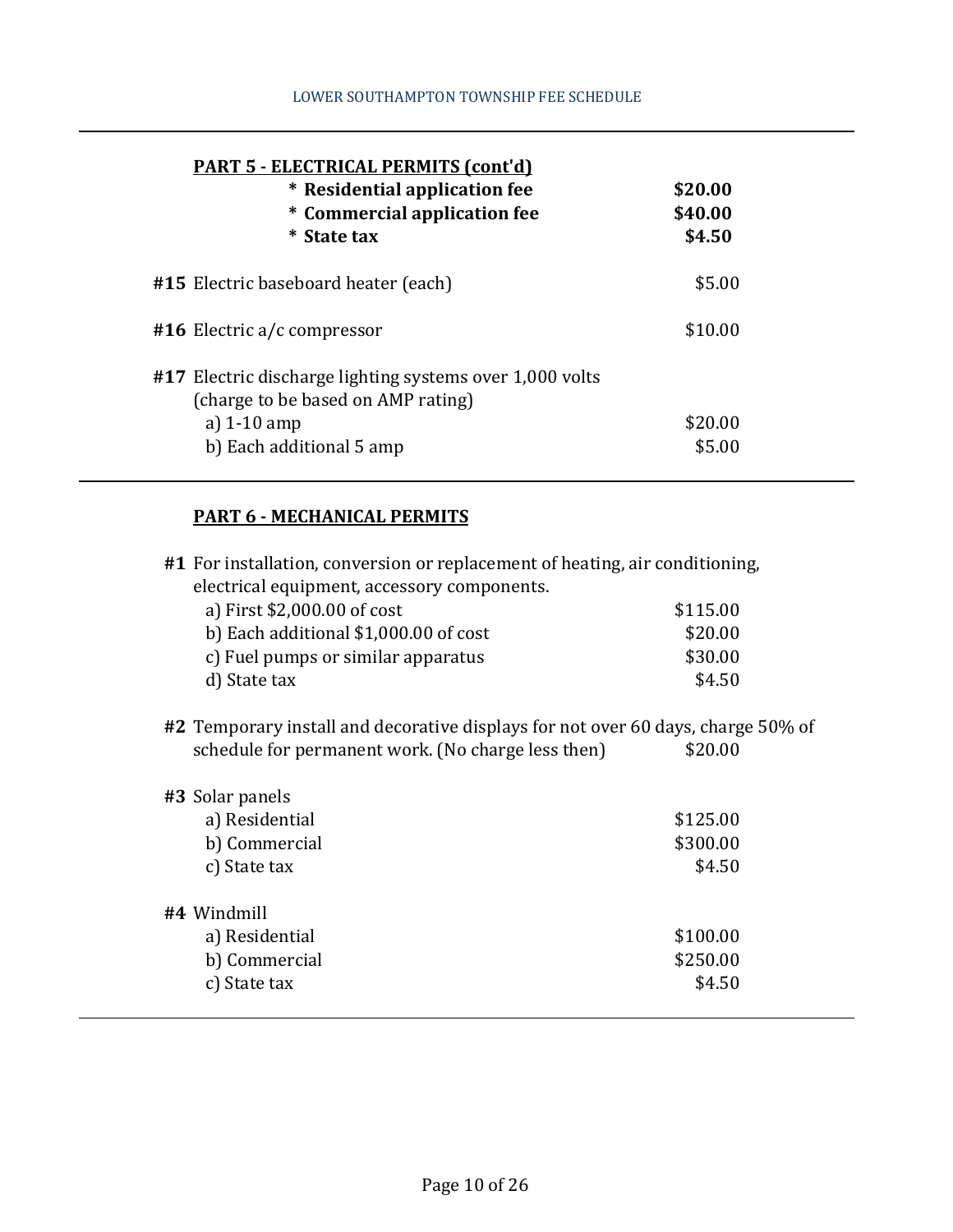#### **PART 7 - MISCELLANEOUS PERMITS**

| #1 Fences                                                       |            |
|-----------------------------------------------------------------|------------|
| a) Up to 100 linear ft.                                         | \$25.00    |
| b) Each additional 100 linear ft.                               | \$10.00    |
| c) Notary fee                                                   | \$3.00     |
| #2 Wall (over 4' also need Earth Disturbance permit)            |            |
| a) Up to $$500.00$ of cost                                      | \$25.00    |
| b) Each additional \$500.00 of cost                             | \$15.00    |
| c) Engineer review escrow (If applicable)                       | \$250.00   |
| d) Notary fee                                                   | \$3.00     |
|                                                                 |            |
| #3 Demolition                                                   |            |
| a) Up to 2,000 sq. ft.                                          | \$190.00   |
| b) Over 2,000 sq. ft.                                           | \$335.00   |
| c) Notary fee                                                   | \$3.00     |
| #4 Residential Swimming pool, Hot Tub                           |            |
| a) Above ground swimming pool, Hot Tub                          | \$200.00   |
| b) In-Ground pool, including bonding & fence enclosures         | \$350.00   |
| 1) Engineer review escrow (if applicable)                       | \$500.00   |
| c) Re-Inspection after final inspection                         | \$70.00    |
| #5 Commercial outdoor recreational and entertainment facilities |            |
| a) Swimming pool, tennis court, miniature golf, etc.            | \$575.00   |
| b) Re-Inspection after final inspection                         | \$70.00    |
| c) Engineer review escrow (if applicable)                       | \$1,000.00 |
| #6 Earth disturbance permit                                     |            |
| a) Volume of material up to 100 sq. ft.                         | \$30.00    |
| b) 101 to 2,000 sq. ft. (Over 2,000 sq. ft. needs BCCD permit)  | \$55.00    |
| c) Engineer review escrow (if applicable)                       | \$250.00   |
|                                                                 |            |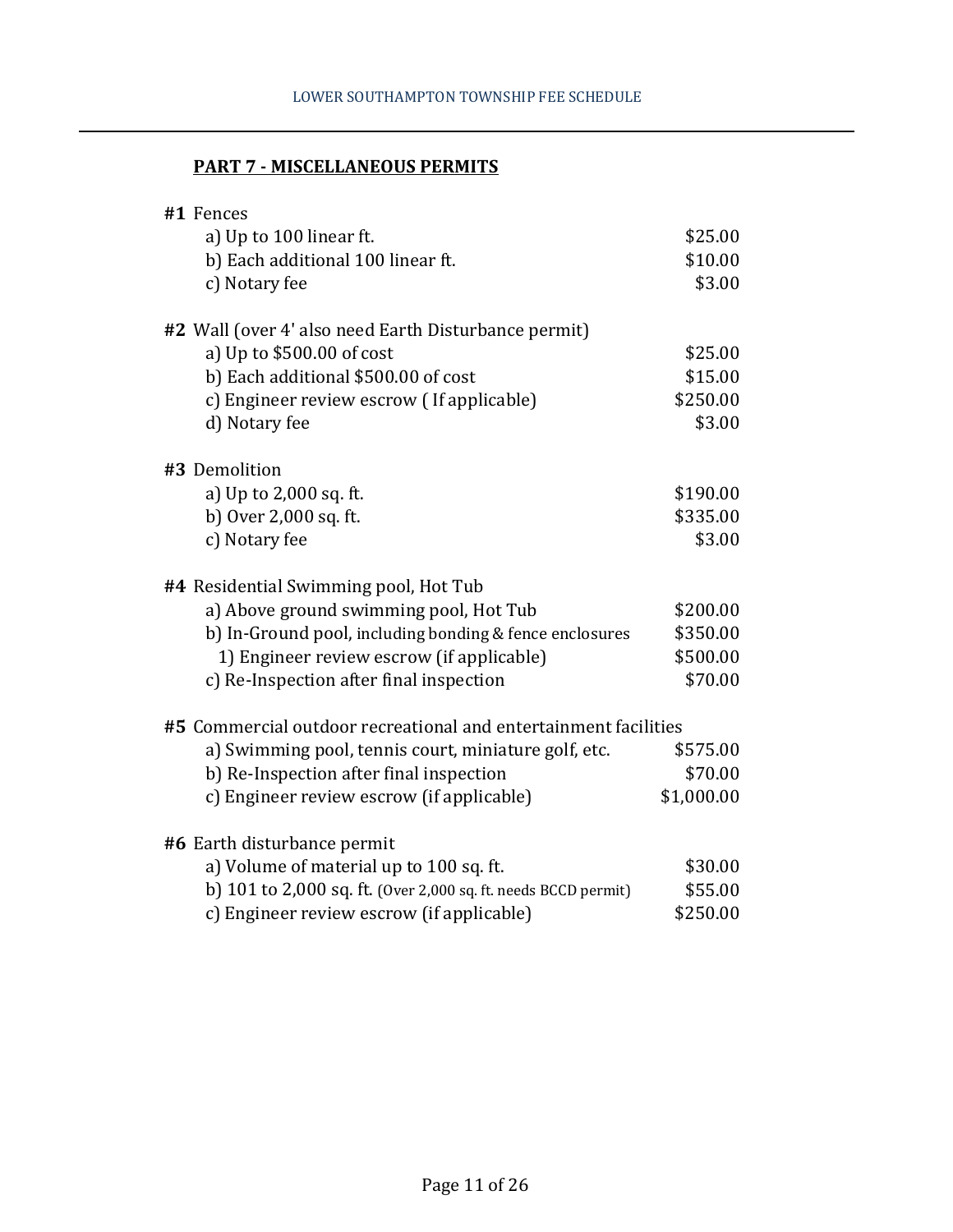#### **PART 8 - SIGN PERMITS**

| #1 Wall Sign                                                |          |
|-------------------------------------------------------------|----------|
| a) Up to $6$ sq. ft.                                        | \$70.00  |
| b) 7 sq. ft. up to 50 sq. ft.                               | \$165.00 |
| c) Over 50 sq. ft. (charge per additional sq. ft.)          | \$5.00   |
| d) Notary fee                                               | \$3.00   |
| #2 Ground and Plaza Sign                                    |          |
| a) Up to $6$ sq. ft.                                        | \$80.00  |
| b) 7 sq. ft. up to 50 sq. ft.                               | \$200.00 |
| c) Over 50 sq. ft. (charge per additional sq. ft.)          | \$5.00   |
| d) Height charge (per ft. of height in excess of 9 sq. ft.) | \$5.00   |
| e) Notary fee                                               | \$3.00   |
| #3 Temporary / Promotion Sign                               |          |
| a) Base fee                                                 | \$55.00  |
| b) Area charge per sq. ft.                                  | \$5.00   |
| c) Escrow deposit for all Temporary/Promotion signs         | \$100.00 |
| d) Notary fee                                               | \$3.00   |

#### **PART 9 - COMMERCIAL AND RESIDENTIAL OCCUPANCY PERMITS**

Required for ALL new Occupancies and for changes in ownerships or tenants

| #1 Commercial Use and Occupancy                   | Zoning Fee | Fire Marshal Fee |
|---------------------------------------------------|------------|------------------|
| a) Up to 3,000 sq. ft.                            | \$120.00   | \$65.00          |
| b) Each additional 2,000 sq. ft.                  | \$28.00    | \$13.00          |
| c) Existing tenants that move from space to space |            |                  |
| (within same executive suites)                    |            | \$50.00          |
| d) Re-Inspection fee for no show appointments     |            | \$60.00          |
|                                                   |            |                  |

Please reference following page for the appropriate fees according to your office/building square footage.

 If you have any questions about the fees please contact the Zoning Department at 215-357-7300 ext. 307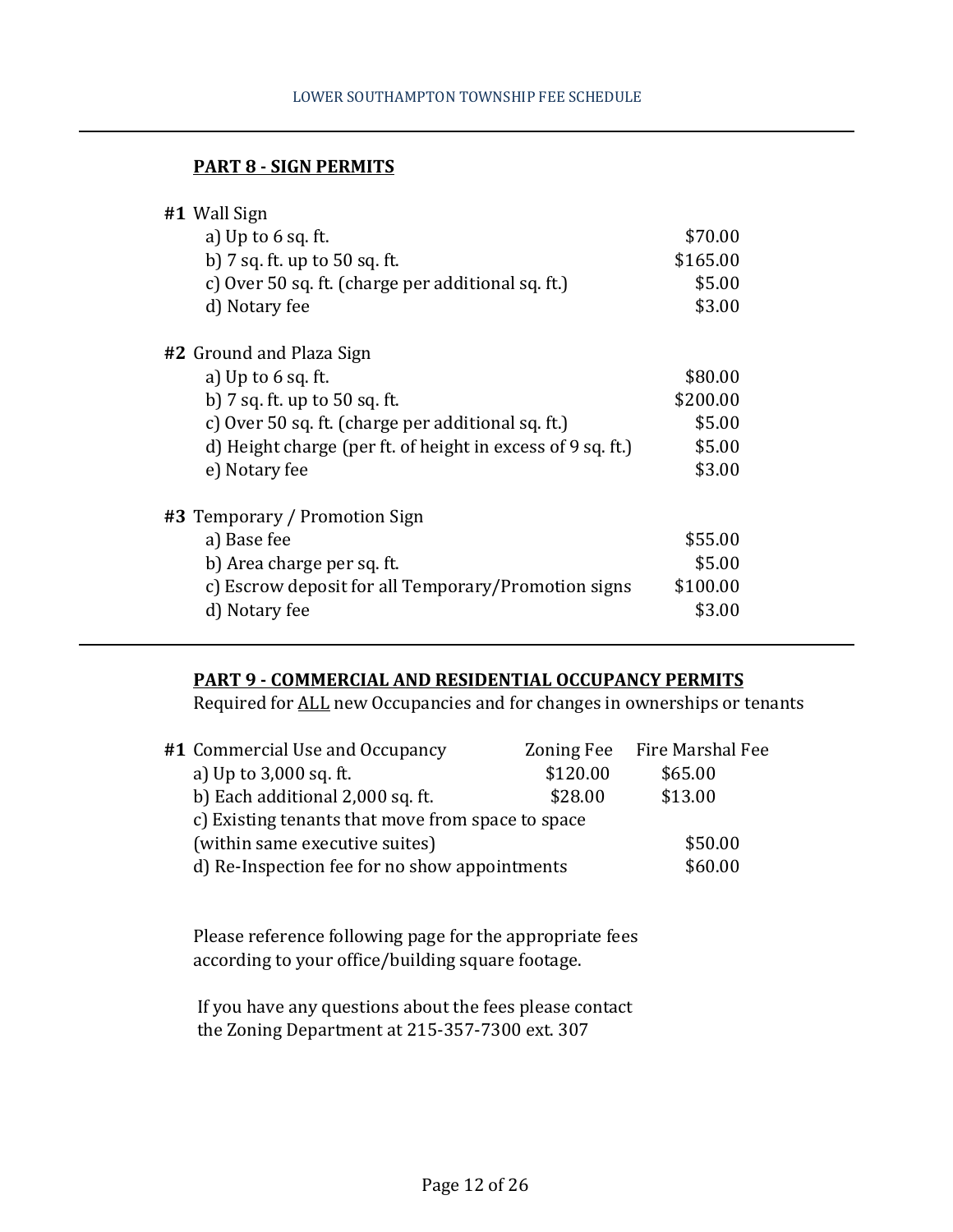| <b>Square Feet</b> |        | <b>Zoning</b>       | <b>Fire Marshal</b> | <b>Total Fee</b> |
|--------------------|--------|---------------------|---------------------|------------------|
|                    |        | Fee                 | Fee                 |                  |
| $\mathbf 0$        | 3,000  | \$120.00            | \$65.00             | \$185.00         |
|                    |        | \$28.00             | \$13.00             |                  |
| 3,001              | 5,000  | \$148.00            | \$78.00             | \$226.00         |
|                    |        | \$28.00             | \$13.00             |                  |
| 5,001              | 7,000  | \$176.00            | \$91.00             | \$267.00         |
|                    |        | \$28.00             | \$13.00             |                  |
| 7,001              | 9,000  | \$204.00            | \$104.00            | \$308.00         |
|                    |        | \$28.00             | \$13.00             |                  |
| 9,001              | 11,000 | \$232.00<br>\$28.00 | \$117.00<br>\$13.00 | \$349.00         |
| 11,001             | 13,000 | \$260.00            | \$130.00            | \$390.00         |
|                    |        | \$28.00             | \$13.00             |                  |
| 13,001             | 15,000 | \$288.00            | \$143.00            | \$431.00         |
|                    |        | \$28.00             | \$13.00             |                  |
| 15,001             | 17,000 | \$316.00            | \$156.00            | \$472.00         |
|                    |        | \$28.00             | \$13.00             |                  |
| 17,001             | 19,000 | \$344.00            | \$169.00            | \$513.00         |
|                    |        | \$28.00             | \$13.00             |                  |
| 19,001             | 21,000 | \$372.00            | \$182.00            | \$554.00         |
|                    |        | \$28.00             | \$13.00             |                  |
| 21,001             | 23,000 | \$400.00            | \$195.00            | \$595.00         |
|                    |        | \$28.00             | \$13.00             |                  |
| 23,001             | 25,000 | \$428.00            | \$208.00            | \$636.00         |
|                    |        | \$28.00             | \$13.00             |                  |
| 25,001             | 27,000 | \$456.00            | \$221.00            | \$677.00         |
|                    |        | \$28.00             | \$13.00             |                  |
| 27,001             | 29,000 | \$484.00<br>\$28.00 | \$234.00<br>\$13.00 | \$718.00         |
| 29,001             | 31,000 | \$512.00            | \$247.00            | \$759.00         |
|                    |        | \$28.00             | \$13.00             |                  |
| 31,001             | 33,000 | \$540.00            | \$260.00            | \$800.00         |
|                    |        | \$28.00             | \$13.00             |                  |
| 33,001             | 35,000 | \$568.00            | \$273.00            | \$841.00         |
|                    |        | \$28.00             | \$13.00             |                  |
| 35,001             | 37,000 | \$596.00            | \$286.00            | \$882.00         |
|                    |        | \$28.00             | \$13.00             |                  |
| 37,001             | 39,000 | \$624.00            | \$299.00            | \$923.00         |
|                    |        | \$28.00             | \$13.00             |                  |
| 39,001             | 41,000 | \$652.00            | \$312.00            | \$964.00         |
|                    |        | \$28.00             | \$13.00             |                  |
| 41,001             | 43,000 | \$680.00            | \$325.00            | \$1,005.00       |
|                    |        | \$28.00             | \$13.00             |                  |
| 43,001             | 45,000 | \$708.00<br>\$28.00 | \$338.00<br>\$13.00 | \$1,046.00       |
| 45,001             |        |                     | \$351.00            | \$1,087.00       |
|                    | 47,000 | \$736.00<br>\$28.00 | \$13.00             |                  |
| 47,001             | 49,000 | \$764.00            | \$364.00            | \$1,128.00       |
|                    |        | \$28.00             | \$13.00             |                  |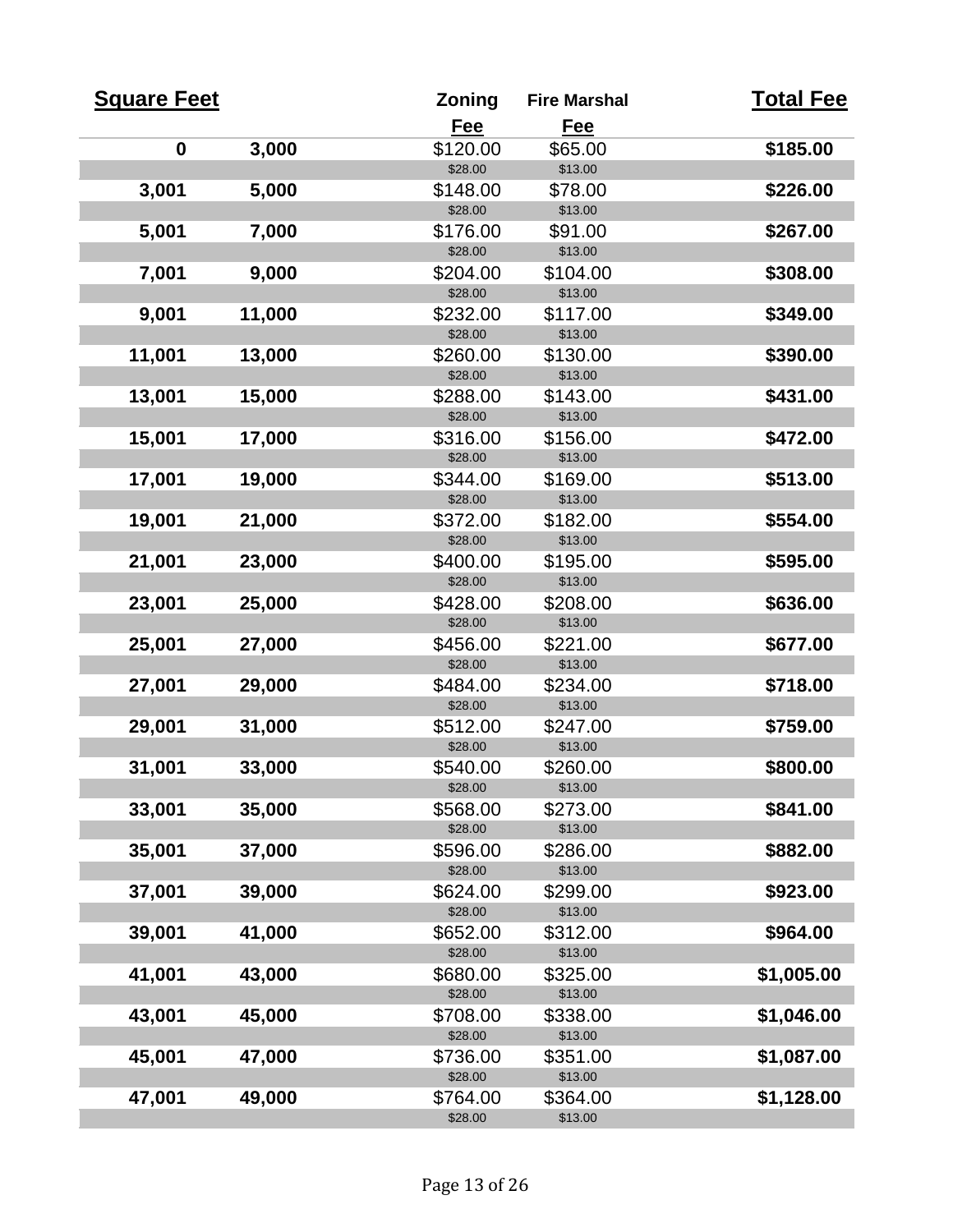#### **PART 9 - COMMERCIAL AND RESIDENTIAL OCCUPANCY PERMITS (cont'd)**

Required for ALL new Occupancies and for changes in ownerships or tenants

## **#2** Residential Use and Occupancy

| a) Single family home                                                               | \$90.00  |
|-------------------------------------------------------------------------------------|----------|
| b) Group Home                                                                       | \$90.00  |
| c) Mobile Home                                                                      | \$45.00  |
| d) Apartment Building (per unit)                                                    | \$40.00  |
| 1) Three or more units                                                              | \$170.00 |
| e) Residential re-inspection                                                        | \$40.00  |
| f) Alteration without permit and inspection                                         | \$40.00  |
| to document (Including but not limited to Alterations, Fences, Accessory Structure) |          |
| g) Home Occupations in accordance with MPC                                          | \$25.00  |
| h) Validating Zoning Permits (NO INSPECTIONS)                                       | \$100.00 |
| i) In-Law Suites                                                                    | \$55.00  |
| j) In-Law Suites yearly inspections                                                 | \$25.00  |
| k) Home Occupations yearly renewal                                                  | \$20.00  |
| I) Forced enforcement on In-Law Suite and Home Occupation                           | \$55.00  |

#### **PART10 - ZONING HEARING BOARD**

| #1 Residential Appeal                        |            |
|----------------------------------------------|------------|
| a) Variance for single lot application fee   | \$475.00   |
| b) Zoning Officer's decision application fee | \$475.00   |
| #2 Commercial Appeal                         |            |
| a) Variance application fee                  | \$2,900.00 |
| 1) Escrow fee                                | \$300.00   |
| b) Zoning Officer's decision application fee | \$2,700.00 |
| 1) Escrow fee                                | \$300.00   |
| #3 UCC Appeal Hearing                        |            |
| a) Residential application fee               | \$475.00   |
| b) Commercial application fee                | \$2,600.00 |
| #4 Challenge to the Validity of an Ordinance |            |
| a) Application fee                           | \$3,500.00 |
| 1) Escrow fee                                | \$5,000.00 |
| #5 Change of Zoning Classification           |            |
| a) Application fee                           | \$4,000.00 |
| 1) Escrow fee against Township expenses      | \$5,000.00 |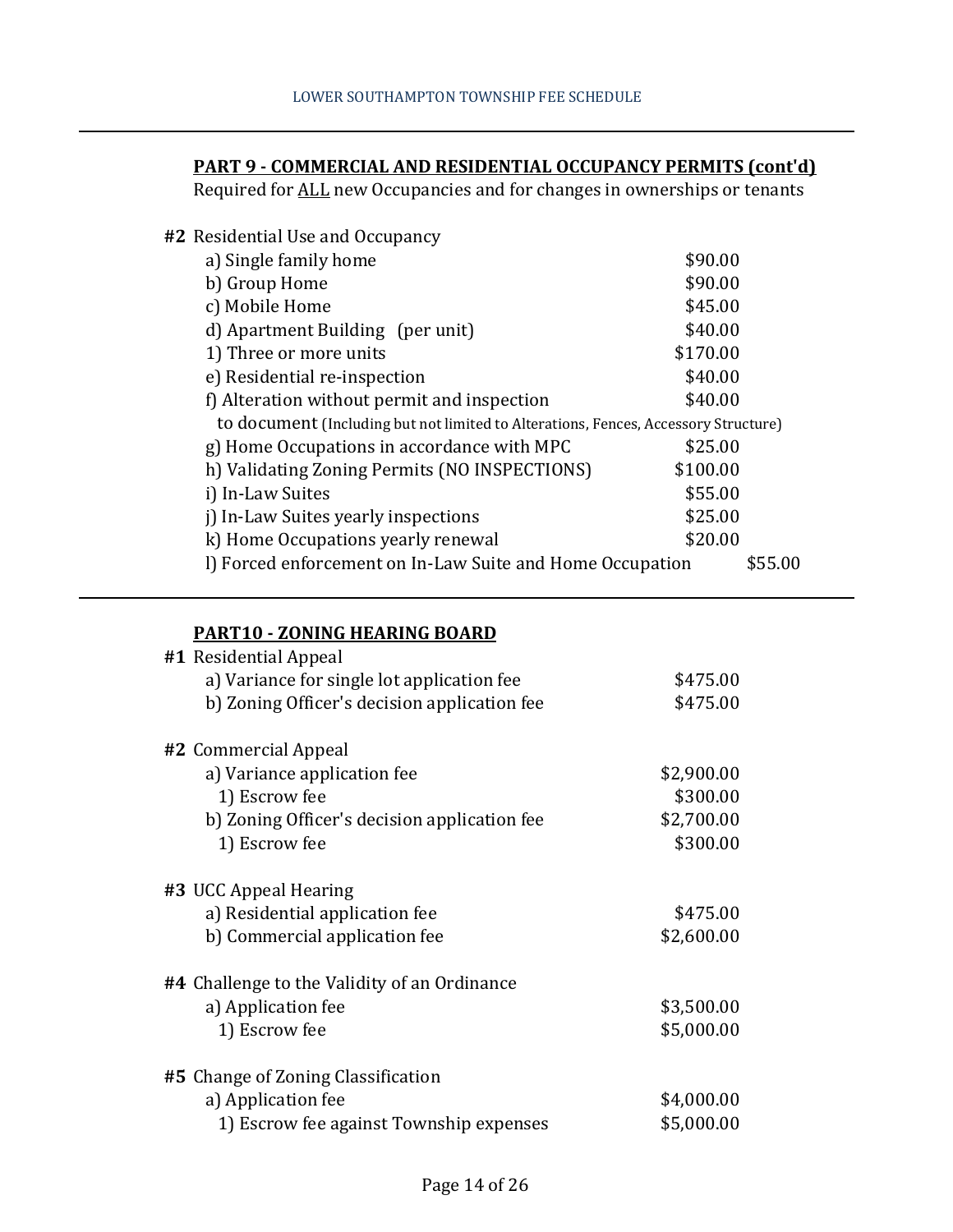#### **PART 11 - SUBDIVISION AND LAND DEVELOPMENT**

ALL SUBDIVISIONS ARE SUBJECT TO FEES SHOWN ON BUCKS COUNTY PLANNING COMMISSION APPLICATION FORM.

#### **SUBDIVISION**

| #1 Sketch Plan                                                 |             |
|----------------------------------------------------------------|-------------|
| a) Filing fee                                                  | \$1,500.00  |
| B.C. Planning review only (NO Engineer's review)               |             |
| 1) Escrow fee                                                  | \$5,000.00  |
| #2 Minor Subdivision (2 lots or units)                         |             |
| a) Filing Fee                                                  | \$2,500.00  |
| 1) Escrow fee                                                  | \$5,500.00  |
| #3 Major Subdivision (3 to 9 lots or units)                    |             |
| a) Filing fee                                                  | \$3,300.00  |
| b) Plus per each lot or unit                                   | \$300.00    |
| 1) Escrow fee                                                  | \$10,000.00 |
| #4 Major Subdivision (10 or more lots or units)                |             |
| a) Filing fee                                                  | \$3,500.00  |
| b) Plus per each lot or unit over 10                           | \$350.00    |
| 1) Escrow fee                                                  | \$1,000.00  |
| #5 Curative Amendments                                         |             |
| a) Application fee                                             | \$10,000.00 |
| 1) Escrow fee                                                  | \$5,000.00  |
| #6 Other Hearings before the Board of Supervisors              |             |
| a) Storage or motor vehicles nuisances                         | \$250.00    |
| b) Relief from noise limitations                               | \$250.00    |
| <b>LAND DEVELOPMENT</b>                                        |             |
| #7 Land Development and Site Plan Review - Commercial          |             |
| a) 0 to 25,000 sq. ft. plus \$100.00 per tenant/leasehold      |             |
| 1) Filing fee                                                  | \$2,700.00  |
| 2) Escrow fee                                                  | \$10,000.00 |
| b) 25,001 to 50,000 sq. ft. plus \$100.00 per tenant/leasehold |             |
| 1) Filing fee                                                  | \$3,300.00  |
| 2) Escrow fee                                                  | \$12,000.00 |

\*continued on next page\*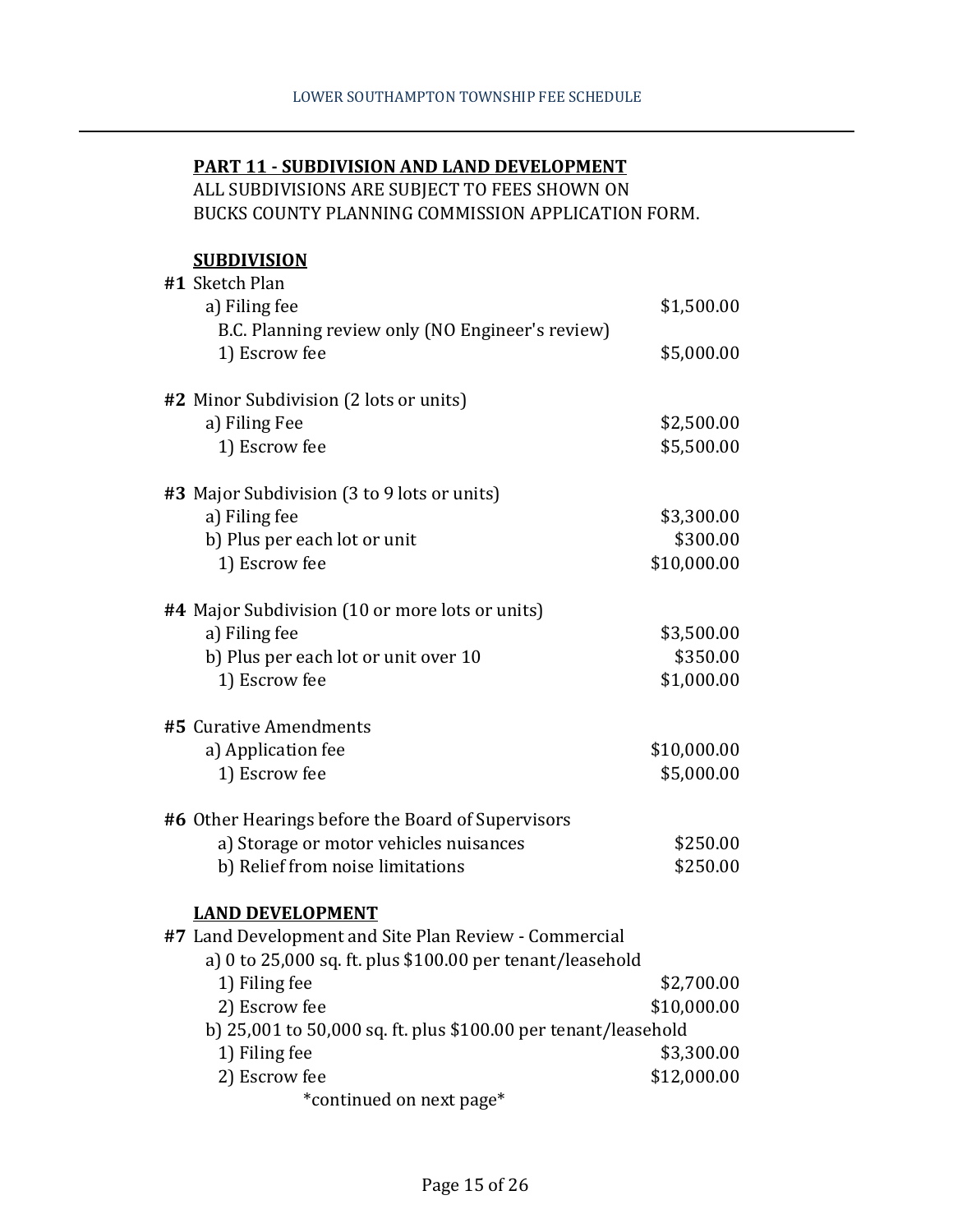#### **PART 11 - SUBDIVISION AND LAND DEVELOPMENT (cont'd)**

#### **LAND DEVELOPMENT (cont'd)**

| #7 Land Development and Site Plan Review - Commercial (cont'd)  |             |  |
|-----------------------------------------------------------------|-------------|--|
| c) 50,001 to 100,000 sq. ft. plus \$300.00 per tenant/leasehold |             |  |
| 1) Filing fee                                                   | \$3,800.00  |  |
| 2) Escrow fee                                                   | \$15,000.00 |  |
| d) 100,001 and up sq. ft. plus \$350.00 per tenant/leasehold    |             |  |
| 1) Filing fee                                                   | \$4,200.00  |  |
| 2) Escrow fee                                                   | \$20,000.00 |  |
| #8 Request for Land Development Waiver                          |             |  |
| a) Filing fee                                                   | \$1,300.00  |  |
| 1) Escrow fee                                                   | \$1,500.00  |  |
| #9 Flood Plan/Steep Slop Review                                 |             |  |
| a) Filing fee                                                   | \$800.00    |  |
| 1) Escrow fee                                                   | \$5,000.00  |  |
| b) Letter of certification                                      | \$160.00    |  |
| #10 Lot Grading Plan Reviews for Building Permits               |             |  |
| a) Filing fee                                                   | \$300.00    |  |
| 1) Escrow fee                                                   | \$5,000.00  |  |
| #11 Conditional of Use Review                                   |             |  |
| a) Filing fee                                                   | \$1,500.00  |  |
| 1) Escrow fee                                                   | \$5,000.00  |  |
| #12 Conditional Use and Waiver of Land Development              |             |  |
| a) Filing fee                                                   | \$2,500.00  |  |
| 1) Escrow fee                                                   | \$5,000.00  |  |
|                                                                 |             |  |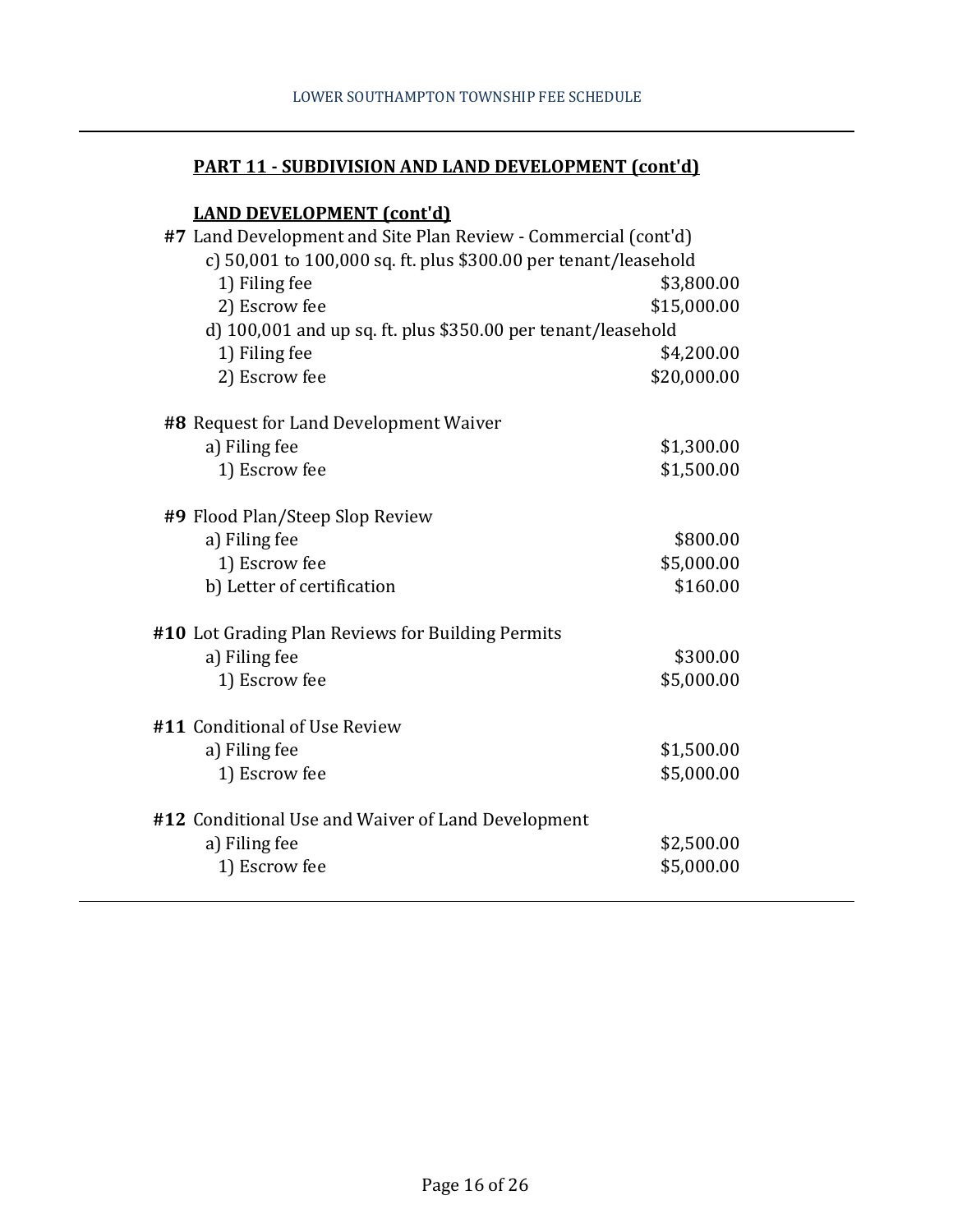#### **PART 12 - ROAD OCCUPANCY PERMIT**

Permit fees charges according to the fee schedule established by the Pennsylvania Department of Transportation. A check deposit must be made to the Township escrow fund before a permit may be issued for opening and Township right-of-way. A properly executed and binding Performance Bond may be substituted for a check deposit, provided that the Bond coverage is equivalent to the required check deposit. (State Road - Penn Dot) Township Road - Township - Public Works Director.

Fee for excavation within improved portion of the Right-Of-Way

| #1 Residential                                                   |          |
|------------------------------------------------------------------|----------|
| a) First 50 l.f.                                                 | \$100.00 |
| b) Each additions of 50 l.f. at the longest point                | \$10.00  |
| #2 Commercial                                                    |          |
| a) First 50 l.f.                                                 | \$200.00 |
| b) Each additions of 20 l.f. at the longest point                | \$20.00  |
| Fee for excavation within unimproved portion of the Right-Of-Way |          |
| #3 Residential                                                   |          |
| a) First 50 l.f.                                                 | \$50.00  |
| b) Each additions of 50 l.f. at the longest point                | \$5.00   |
| $\#4$ Commercial - \$50.00 for the first 50 l.f.                 |          |
| a) First 50 l.f.                                                 | \$50.00  |
| b) Each additions of 20 l.f. at the longest point                | \$5.00   |
| #5 Utility Pole Replacements                                     |          |
| a) Price per pole                                                | \$100.00 |
| 1) Escrow fee                                                    | \$500.00 |
|                                                                  |          |

ESCROW FEE \$500.00 FOR ALL ROAD OPENINGS IN THE IMPROVED PORTION (THIS IS TO BE A SEPARATE CHECK)

\*If the applicant does not properly restore the road to its original condition or better, Lower Southampton Township will use this money for the road restoration. This money will be released back to the applicant 30-60 days after final inspection is made and approved by the Public Works Department.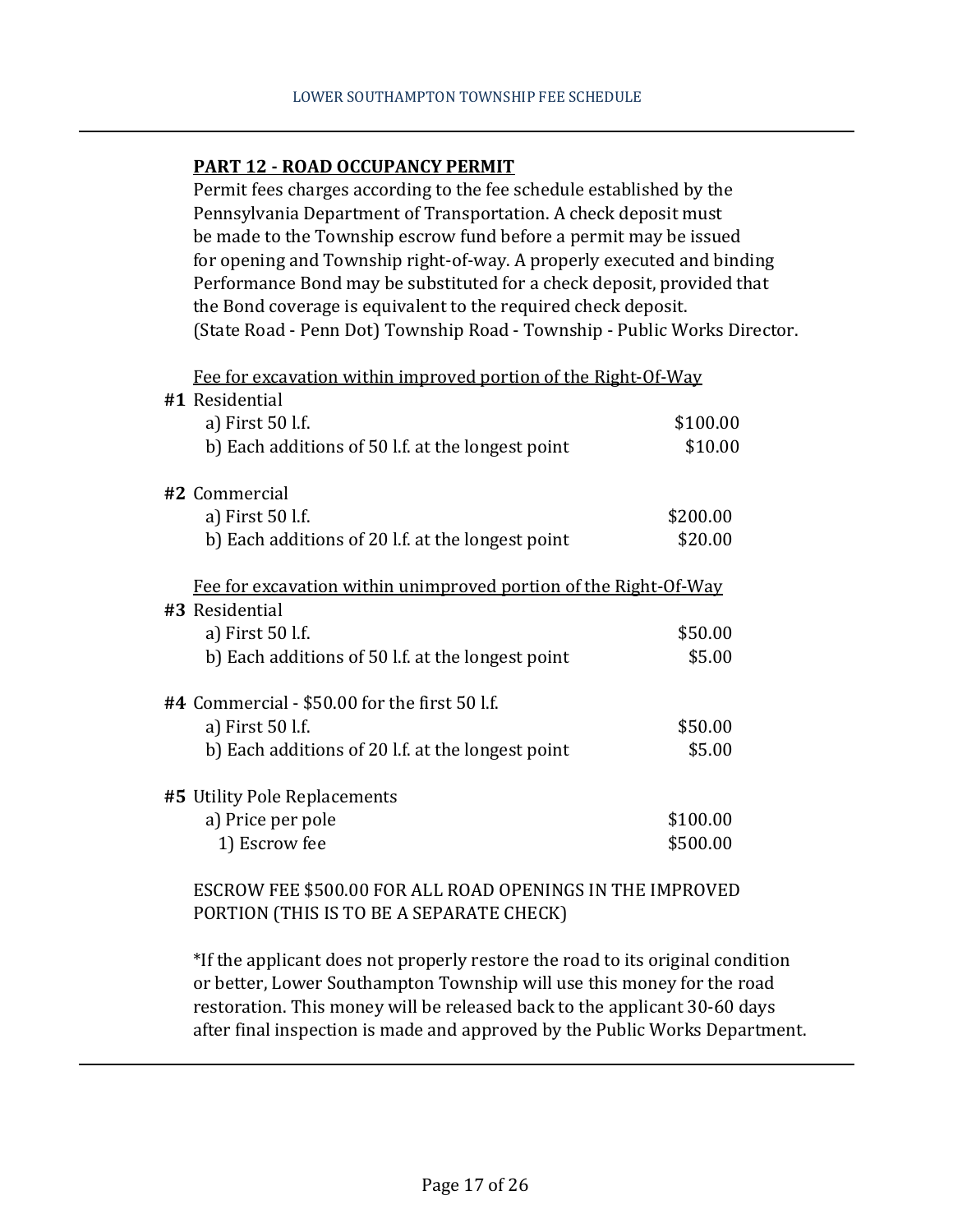#### **PART 13 - FIRE MARSHAL PERMITS AND FEES**

## **FIRE INSPECTIONS**

| #1 Annual fire prevention                             |          |
|-------------------------------------------------------|----------|
| a) 2,000 sq. ft. or less                              | \$60.00  |
| b) 2,001 to 4,000 sq. ft.                             | \$100.00 |
| c) 4,001 to 12,000 sq. ft.                            | \$150.00 |
| d) 12,001 to 20,000 sq. ft.                           | \$250.00 |
| e) 20,001 to 25,000 sq. ft.                           | \$300.00 |
| f) 25,001 to 50,000 sq. ft.                           | \$325.00 |
| 1) Each additional 5,000 sq. ft.                      | \$50.00  |
| #2 Re-Inspections for corrections of deficiencies     |          |
| a) 4,000 sq. ft. or less                              | \$40.00  |
| b) 4,001 to 20,000 sq. ft.                            | \$50.00  |
| c) 20,001 sq. ft. or more                             | \$100.00 |
| #3 High Hazard / Multiple dwelling units (Apartments) |          |
| a) 0 to 75 dwelling units                             | \$350.00 |
| b) 75 to 200 dwelling units                           | \$450.00 |
| c) 201 to 400 dwelling units                          | \$600.00 |
| d) Annual Inspection of rental units                  | \$40.00  |
| <b>PERMITS</b>                                        |          |
| #4 Alarm Device                                       |          |
| a) Permit fee                                         | \$160.00 |
| 1) Each additional alarm device                       | \$2.00   |
| b) Application fee                                    | \$15.00  |
| #5 Sprinkler System                                   |          |
| a) Permit fee                                         | \$160.00 |
| b) Sprinkler system - per head                        | \$2.00   |
| c) Application fee                                    | \$15.00  |
| #6 Suppression System                                 |          |
| a) Permit fee                                         | \$160.00 |
| b) Application fee                                    | \$15.00  |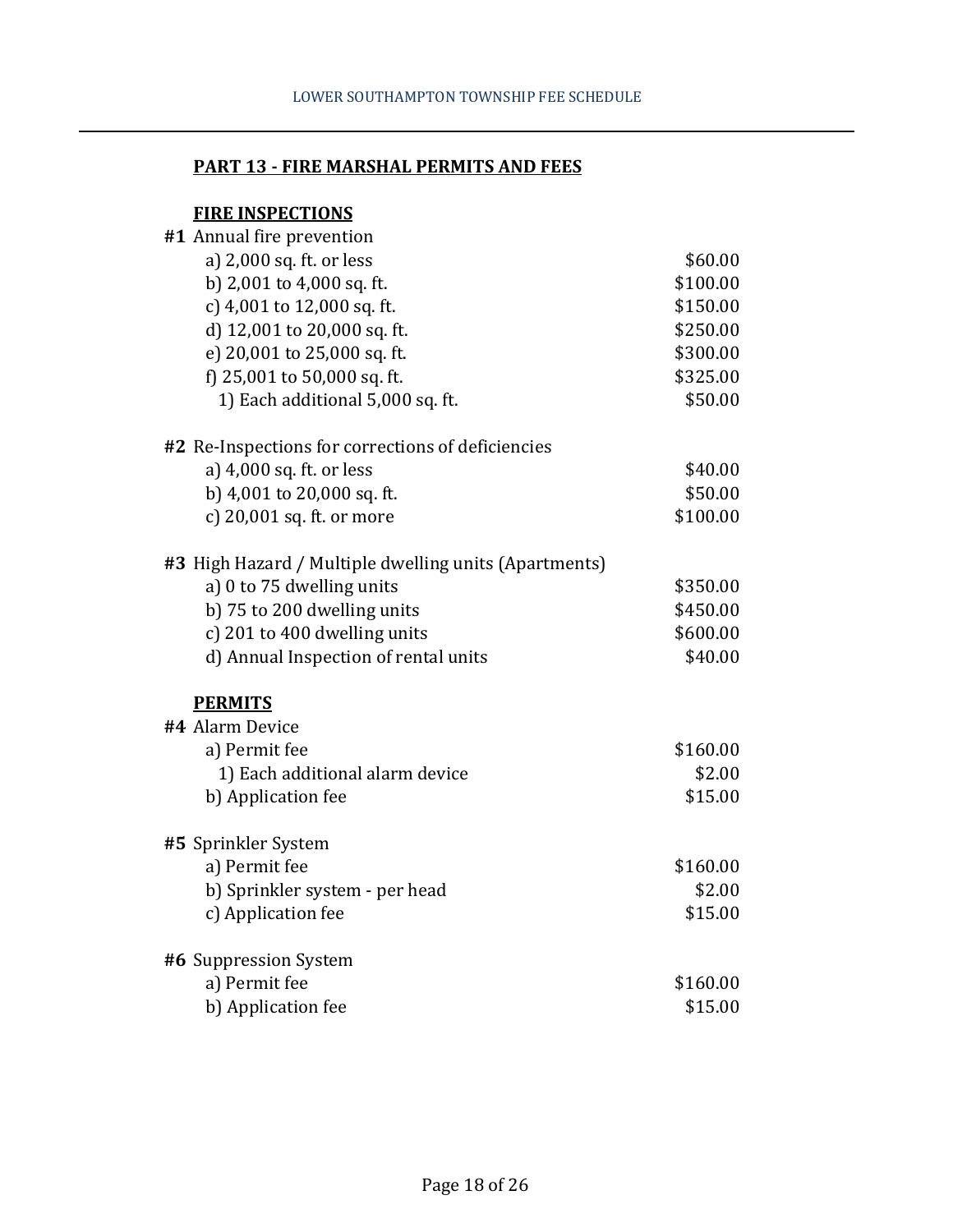## **PERMITS (cont'd)**

| $\frac{1}{2}$<br>#7 Fuel or Tank Replacement per 1,000 gallons |            |
|----------------------------------------------------------------|------------|
| a) Commercial tank - IN                                        | \$100.00   |
| b) Commercial tank - OUT                                       | \$100.00   |
| c) Commercial application fee                                  | \$15.00    |
| d) Residential Tanks                                           | \$75.00    |
| Single fee for application, all inspection                     |            |
| e) LP Gas installation                                         | \$100.00   |
| f) LP Gas appliance installation                               | \$100.00   |
| g) Application fee                                             | \$15.00    |
| <b>MISCELLANEOUS PERMITS</b>                                   |            |
| 1. Aerosol Products                                            | \$45.00    |
| 2. Amusement Buildings                                         | \$45.00    |
| 3. Aviation Facilities                                         | \$45.00    |
| 4. Carnivals and Fairs                                         | \$135.00   |
| 5. Cellulose Nitrate Film                                      | \$45.00    |
| 6. Combustible Dust-Producing Operations                       | \$45.00    |
| 7. Combustible Fibers                                          | \$45.00    |
| 8. Compressed Gases                                            | \$45.00    |
| 9. Covered Mall Buildings                                      | \$45.00    |
| 10. Cryogenic Fluids                                           | \$45.00    |
| 11. Cutting and Welding                                        | \$45.00    |
| 12. Dry Cleaning Plants                                        | \$45.00    |
| 13. Exhibits and Trade Shows                                   | \$45.00    |
| 14. Explosives                                                 | \$135.00   |
| 15. Explosive or Blasting Construction                         | \$1,000.00 |
| 16. Fire Hydrants and Valves                                   | \$45.00    |
| 17. Flammable and Combustible Liquids                          | \$45.00    |
| 18. Floor Finishing                                            | \$45.00    |
| 19. Fruit and Crop Ripening                                    | \$45.00    |
| 20. Fumigation and Thermal Insecticidal Fogging                | \$45.00    |
| 21. Hazardous Materials                                        | \$135.00   |
| 22. HPM Facilities                                             | \$45.00    |
| 23. High-Piled Storage                                         | \$45.00    |
| 24. Hot Work Operations                                        | \$45.00    |
| 25. Industrial Ovens                                           | \$45.00    |
| 26. Lumber Yards and Woodworking Plants                        | \$45.00    |
| 27. Liquid or Gas Fueled Vehicles or                           | \$45.00    |
| <b>Equipment in Assembly Buildings</b>                         |            |
| 28. LP Gas                                                     | \$45.00    |
| 29. Magnesium                                                  | \$45.00    |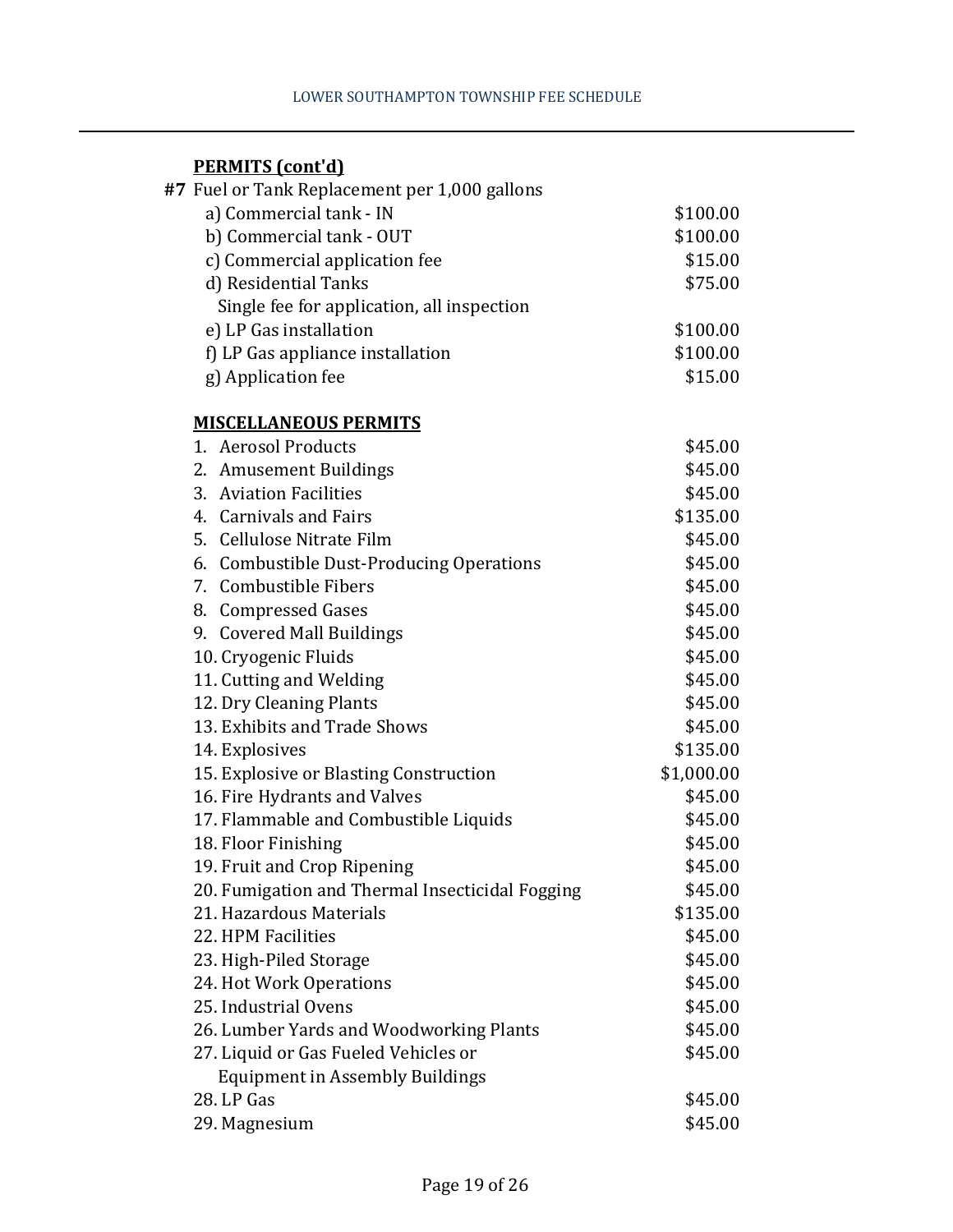## **MISCELLANEOUS PERMITS (cont'd)**

| 30. Miscellaneous Combustible Storage                   | \$45.00 |
|---------------------------------------------------------|---------|
| 31. Open Burning                                        | \$45.00 |
| 32. Open Flames and Torches                             | \$45.00 |
| 33. Open Flames and Candles                             | \$45.00 |
| 34. Organic Coatings                                    | \$45.00 |
| 35. Places of Assembly                                  | \$45.00 |
| 36. Private Fire Hydrants                               | \$45.00 |
| 37. Pyrotechnic Special Effects Material                | \$45.00 |
| 38. Pyroxylin Plastics                                  | \$45.00 |
| 39. Refrigeration Equipment                             | \$45.00 |
| 40. Repair Garages and Motor Fuel Dispensing Facilities | \$45.00 |
| 41. Rooftop Heliports                                   | \$45.00 |
| 42. Spraying or Dipping                                 | \$45.00 |
| 43. Storage or Scrap Tires and Tire Byproducts          | \$45.00 |
| 44. Temporary Membrane Structures and Tents             | \$45.00 |
| 45. Waste Handling                                      | \$45.00 |
| 46. Weed Products                                       | \$45.00 |
|                                                         |         |

#### **MISCELLANEOUS FEES**

| #8 Fire Safety Training                       |          |
|-----------------------------------------------|----------|
| a) One Session - up to 10 people              | \$100.00 |
| b) Two Sessions - 11 to 20 people             | \$200.00 |
| c) Three Sessions - 21 to 30 people           | \$300.00 |
| d) Four Sessions - 31 to 40 people            | \$400.00 |
| e) Five Sessions - 41 to 50 people            | \$500.00 |
| REDUCED FEE OF \$20.00 PER SESSION IF         |          |
| SCHEDULED CONSECUTIVELY ON SAME DAY           |          |
|                                               |          |
| #9 Fire Alarms                                |          |
| a) Residential                                |          |
| 1) 1 to 3 false alarms per 12 month period    | \$0.00   |
| 2) 4 to 6 false alarms per 12 month period,   | \$35.00  |
| each occurrence                               |          |
| 3) 7 to 9 false alarms per 12 month period,   | \$65.00  |
| each occurrence                               |          |
| 4) 10 to 12 false alarms per 12 month period, | \$115.00 |
| each occurrence                               |          |
| 5) Over 12 false alarms per 12 month period,  | \$250.00 |

each occurrence \*continued to next page\*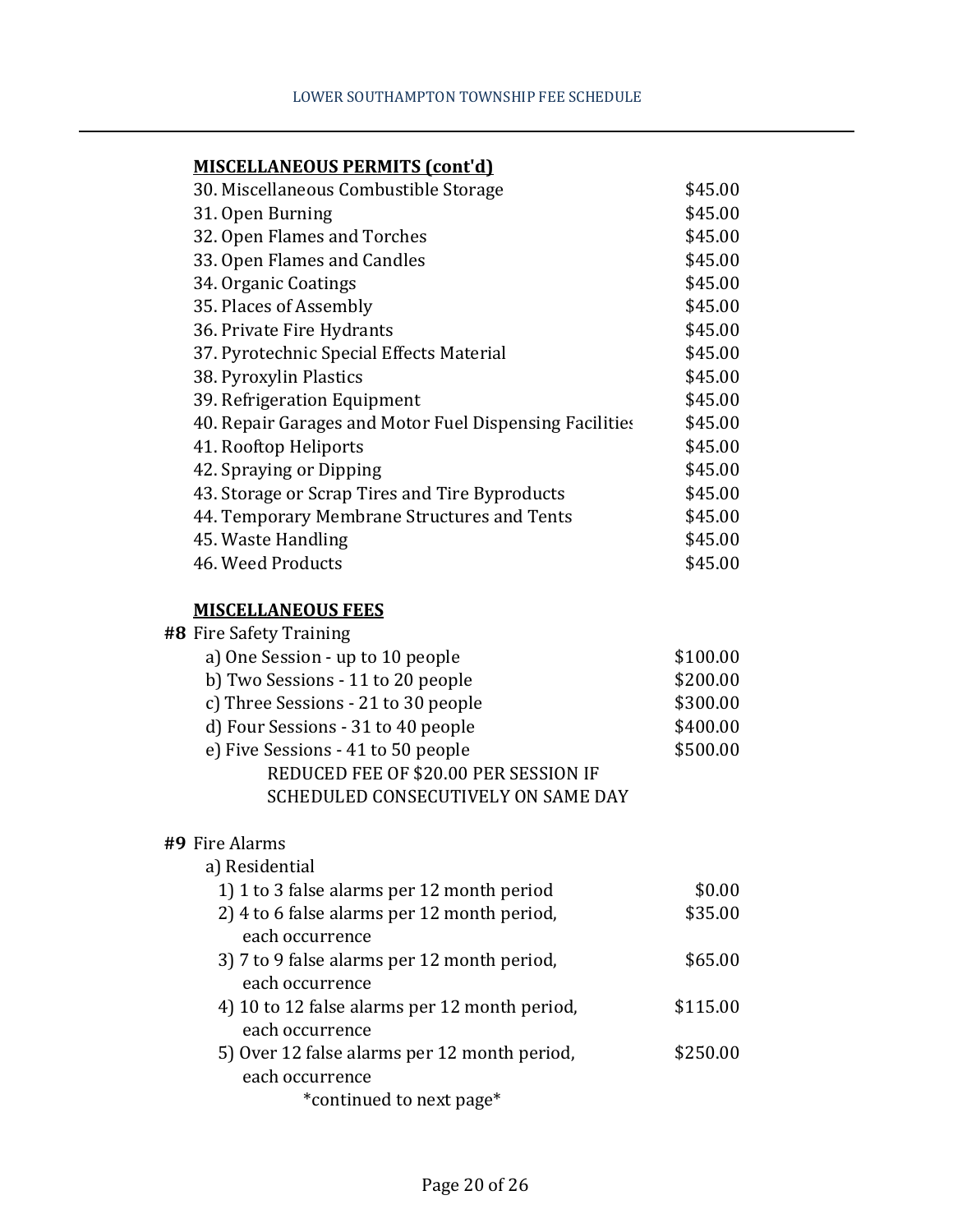| <b>MISCELLANEOUS FEES (cont'd)</b> |  |
|------------------------------------|--|
|                                    |  |

| #9 Fire Alarms (cont'd)                                          |          |  |
|------------------------------------------------------------------|----------|--|
| b) Commercial                                                    |          |  |
| 1) 1 to 3 false alarms per 12 month period                       | \$0.00   |  |
| 2) 4 to 6 false alarms per 12 month period,<br>each occurrence   | \$100.00 |  |
| 3) 7 to 9 false alarms per 12 month period,<br>each occurrence   | \$150.00 |  |
| 4) 10 to 12 false alarms per 12 month period,<br>each occurrence | \$250.00 |  |
| 5) Over 12 false alarms per 12 month period,<br>each occurrence  | \$300.00 |  |
| #10 Depositions or Expert Testimony at Court Appearances         |          |  |
| a) Consultation - 2 hours minimum, charge per hour               | \$65.00  |  |
| b) Deposition - 4 hours minimum, charge per hour                 | \$40.00  |  |
| #11 Fire Investigation Reports                                   |          |  |
| a) First page                                                    | \$50.00  |  |
| b) Each additional page                                          | \$10.00  |  |
| #12 Fire Investigation Photo Log                                 | \$300.00 |  |
| #13 Annual Commercial Accountability                             | \$10.00  |  |

## **PART 14 - MISCELLANEOUS FEES**

#### **ZONING DEPARTMENT**

| #1 Annual Sign Inspection fee                                                                        | \$50.00  |
|------------------------------------------------------------------------------------------------------|----------|
| #2 Annual Plaza Sign Inspection                                                                      |          |
| a) Inspection fee                                                                                    | \$45.00  |
| 1) Sign fee per tenant                                                                               | \$30.00  |
| #3 Amusement Devices                                                                                 |          |
| a) Annual license fee per device                                                                     | \$200.00 |
| b) Vending machine                                                                                   | \$100.00 |
| <b>PLUS 18%</b> penalty if payment is received after December 31st<br>for the following license year |          |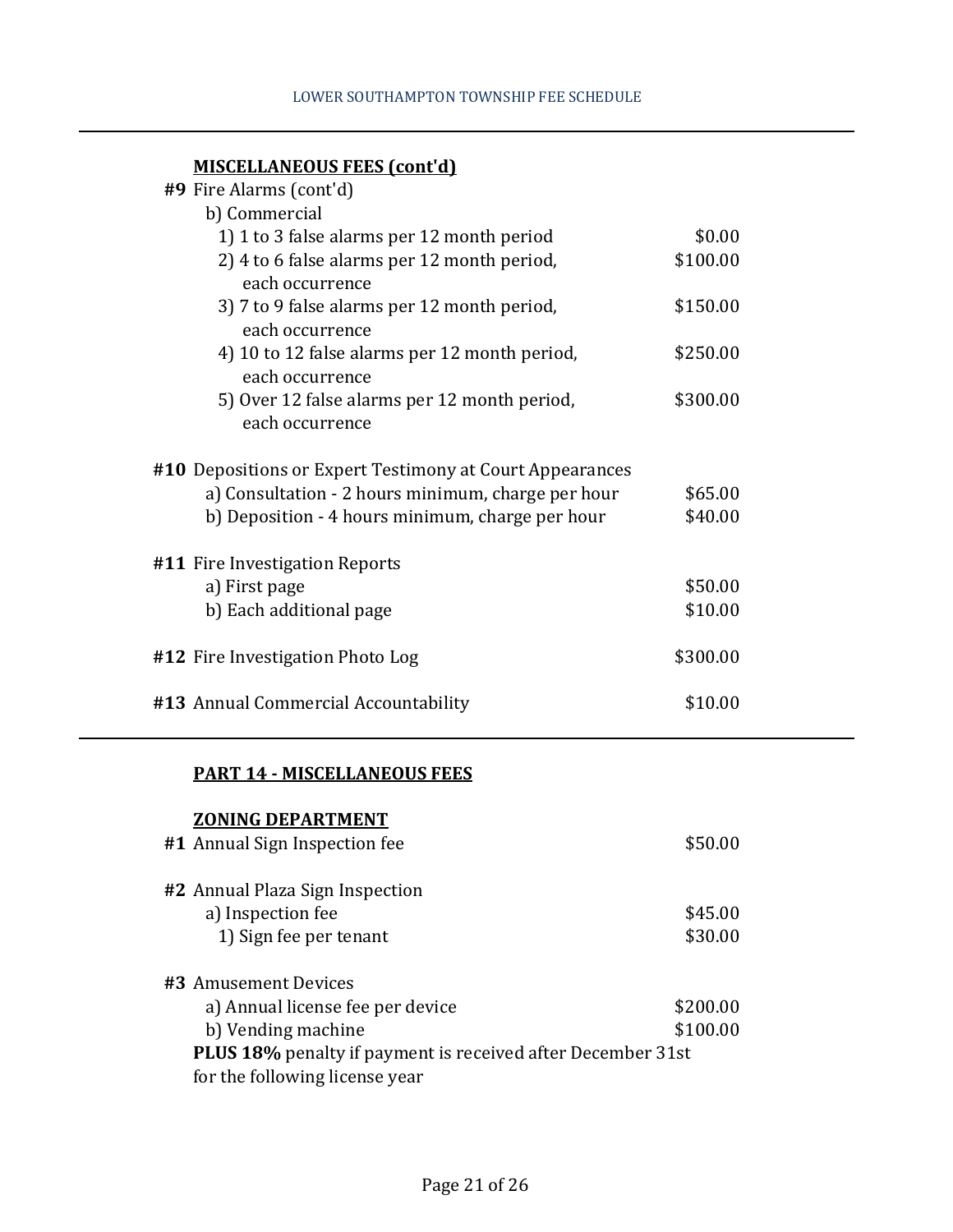#### **PART 14 - MISCELLANEOUS FEES**

#### **ZONING DEPARTMENT (cont'd)**

|     | #4 Consultations - In office discussions with the Building Inspector,<br>Zoning Officer, Ordinance Administrators, Code Enforcement<br>Officer (this would include the Township Manager). Per person, or<br>current approved professional, per request, per hour. |                    |
|-----|-------------------------------------------------------------------------------------------------------------------------------------------------------------------------------------------------------------------------------------------------------------------|--------------------|
|     | a) Professionals (Insurance adjusters, Lawyers, Etc.)                                                                                                                                                                                                             | \$75.00            |
|     | #5 Copy of Stormwater Management Ordinance                                                                                                                                                                                                                        | \$16.20            |
|     | #6 Copy of Subdivision / Land Development Ordinance                                                                                                                                                                                                               | \$20.00            |
|     | #7 Copy of Zoning Map                                                                                                                                                                                                                                             | \$5.00             |
|     | #8 Copy of Zoning Ordinance                                                                                                                                                                                                                                       | \$30.00            |
|     | #9 Deed Registration                                                                                                                                                                                                                                              |                    |
|     | a) Filing fee                                                                                                                                                                                                                                                     | \$10.00            |
|     | b) Fine if not filed within 30 days of settlement                                                                                                                                                                                                                 | \$50.00            |
|     | #10 Duty Towing License Fees                                                                                                                                                                                                                                      |                    |
|     | a) Heavy duty tows 26,000 lbs. and up                                                                                                                                                                                                                             | \$285.00           |
|     | b) Medium duty tows up to 25,999 lbs.                                                                                                                                                                                                                             | \$200.00           |
|     | c) Attached trailer additional fee                                                                                                                                                                                                                                | \$25.00            |
|     | d) Wrecker / Flatbed for vehicles under 12,000 lbs.                                                                                                                                                                                                               | \$125.00           |
|     | e) Trailer tow under 26,000 lbs. (impounds or disable                                                                                                                                                                                                             | \$124.00           |
|     | 1) Hook up and dismantle                                                                                                                                                                                                                                          | \$40.00            |
|     | f) Storage up to 25,999 lbs. outside, per day                                                                                                                                                                                                                     | \$55.00<br>\$85.00 |
|     | g) Storage 26,000 lbs. and over outside, per day<br>(including tractor trailer)                                                                                                                                                                                   |                    |
|     | h) Oil dry mix when requested by Police (per bag)                                                                                                                                                                                                                 | \$20.00            |
|     | i) Escort administration fee                                                                                                                                                                                                                                      | \$25.00            |
|     | (escorting person to retrieve property, assess or estimates)                                                                                                                                                                                                      |                    |
|     | j) Unusual circumstances (Prevailing rates may be applied)                                                                                                                                                                                                        |                    |
| #11 | <b>Duty Towing Registration</b>                                                                                                                                                                                                                                   |                    |
|     | a) Towing license fee (yearly)                                                                                                                                                                                                                                    | \$250.00           |
|     | b) Sticker fee (per vehicle, yearly)                                                                                                                                                                                                                              | \$50.00            |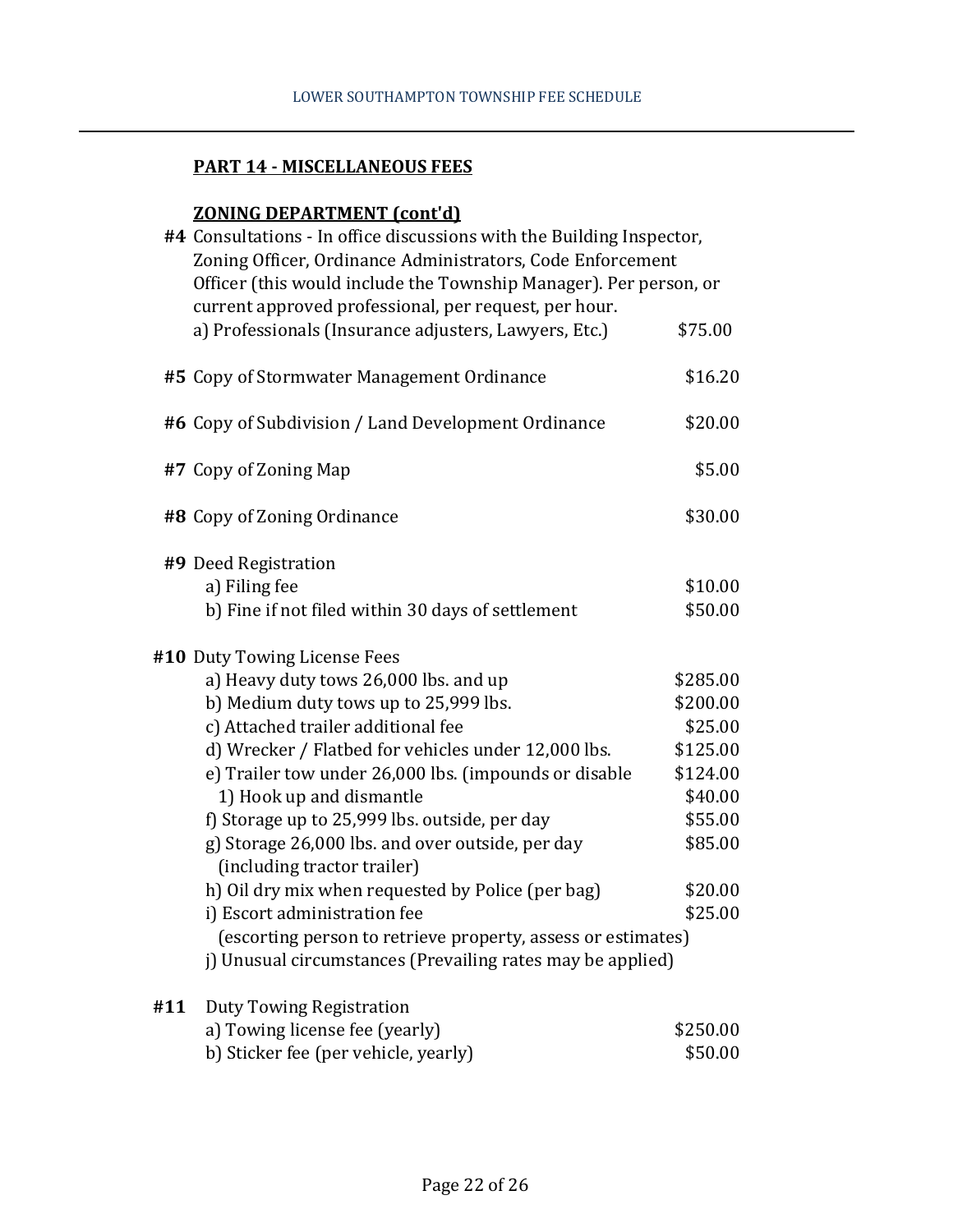## **PART 14 - MISCELLANEOUS FEES (cont'd)**

#### **ZONING DEPARTMENT (cont'd)**

| #12 Letter of Certification for Zoning and Violations               |            |
|---------------------------------------------------------------------|------------|
| a) Homeowner                                                        | \$55.00    |
| b) Professionals (Realtors, Lawyers, Etc.)                          | \$150.00   |
| #13 Research Request for investigation in regards to permits issued |            |
| a) Professionals (Insurance adjusters, Lawyers, Etc.)               | \$55.00    |
| #14 Solicitation / Transient Permit                                 |            |
| a) Solicitation application fee                                     | \$25.00    |
| 1) Fee per permit, per month                                        | \$25.00    |
| b) Transient Retail (Commercial Property only)                      | \$100.00   |
| 1) Christmas tree sales, need commercial Use and                    | \$100.00   |
| Occupancy permit and letter from property owner                     |            |
| <b>SEWER DEPARTMENT</b>                                             |            |
| #1 Tapping fees - cost of capacity part                             | \$1,815.00 |
| for 18,210 EDU's - per unit                                         |            |
| #2 Reconnection of Sewer Service                                    | \$750.00   |
| (to administer and inspect)                                         |            |
| #3 Sewer Certification                                              | \$30.00    |
| #4 Sewer Certification - (Re-Certification)                         | \$30.00    |
| #5 Sewer Delinquent - post on premises                              | \$25.00    |
| #6 Sewer Delinquent - Reconnect to Public Water                     | \$125.00   |
| (Township fee \$25.00 / BCWSA Fee \$100.00)                         |            |
| #7 Sewer Invoices - late fee interest rate                          | 10%        |
| #8 Sewer Lien - to file                                             | \$21.50    |
| #9 Suggestion of Non-Payment (Lien Re-Filing)                       | \$16.50    |
| #10 Sewer Lien - to satisfy                                         | \$9.25     |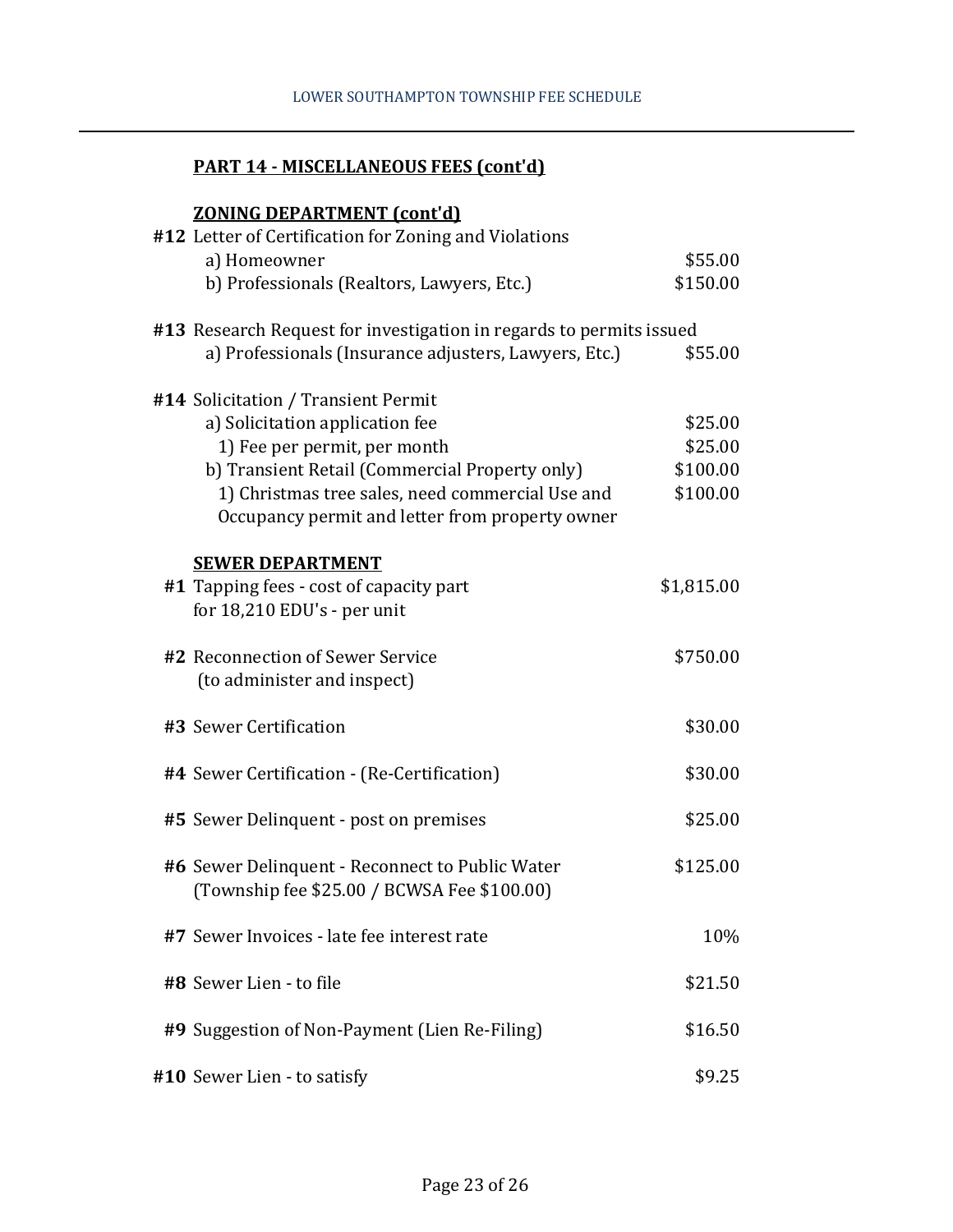#### LOWER SOUTHAMPTON TOWNSHIP FEE SCHEDULE

## **PART 14 - MISCELLANEOUS FEES (cont'd)**

## **SEWER DEPARTMENT (cont'd)**

| #11 Sewer Lien - legal fee                                                                     | \$100.00              |  |
|------------------------------------------------------------------------------------------------|-----------------------|--|
| #12 Sewer Lien - interest rate                                                                 | 10%                   |  |
| <b>TRASH / SANITATION DEPARTMENT</b><br>#1 Trash / Sanitation Certification                    | \$30.00               |  |
| #2 Trash / Sanitation Certification - (Re-Certification fee)                                   | \$30.00               |  |
| #3 Trash / Sanitation lien - to file                                                           | \$21.50               |  |
| #4 Trash / Sanitation lien - legal fee                                                         | \$100.00              |  |
| #5 Trash / Sanitation lien - to satisfy                                                        | \$9.25                |  |
| #6 Trash / Sanitation lien - interest rate                                                     | 10%                   |  |
| <b>POLICE DEPARTMENT</b><br>#1 Accident photos printed (per photo)<br>#2 Accident photos on CD | \$15.00<br>\$130.00   |  |
| Residents \$10.00<br>#3 Accident reports                                                       | Non-Residents \$15.00 |  |
| #4 Criminal background check                                                                   | \$15.00               |  |
| #5 Fingerprinting                                                                              | \$50.00               |  |
| <b>MISCELLANEOUS</b><br>#1 Record request and reproduction<br>(Document search - per hour)     | \$25.00               |  |
| #2 State Tax                                                                                   | \$4.50                |  |
| #3 Notary Fee                                                                                  | \$3.00                |  |
| #4 Return Check fee                                                                            | \$40.00               |  |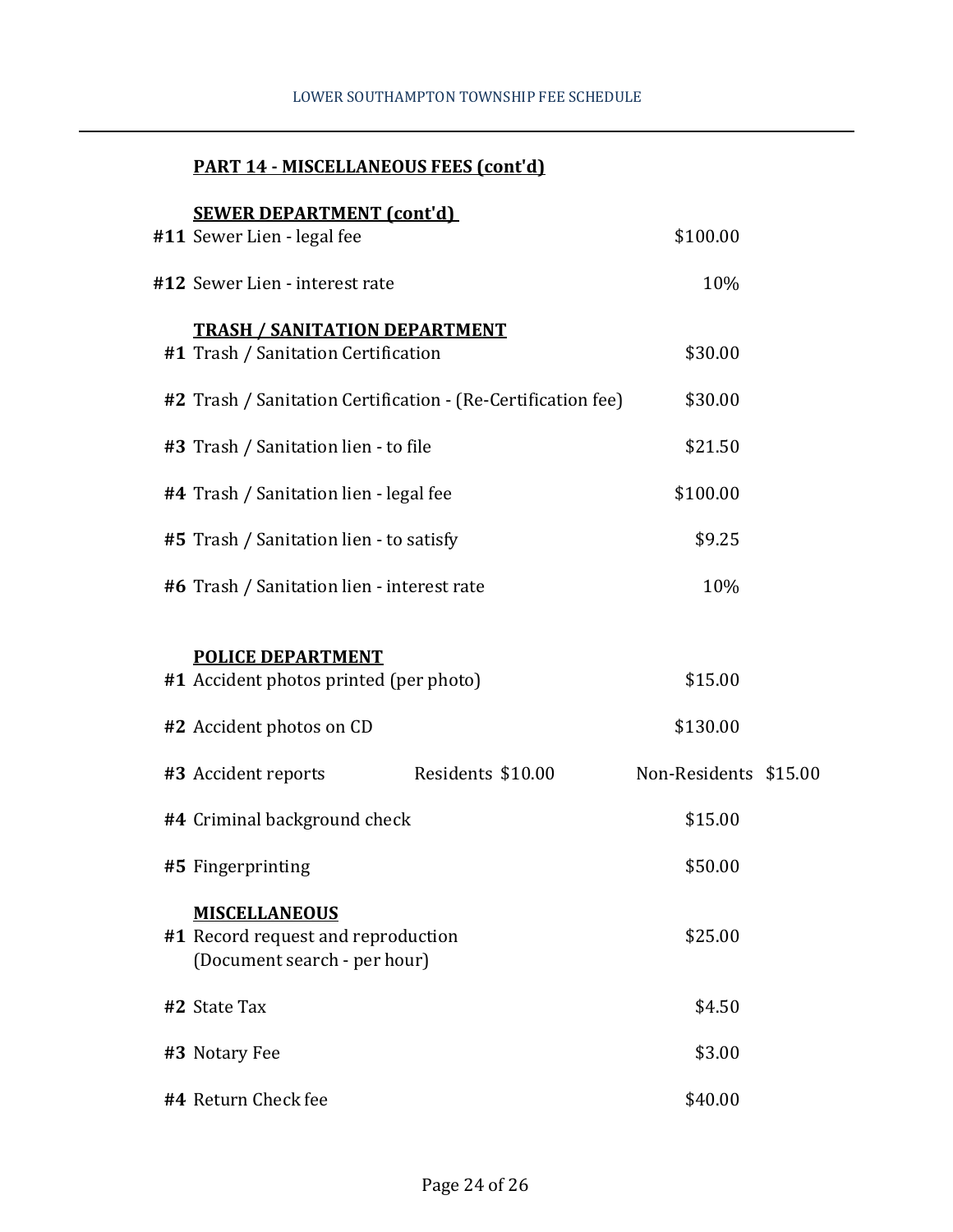## **PART 14 - MISCELLANEOUS FEES (cont'd)**

## **MISCELLANEOUS (cont'd)**

| #5 Copying charge - per side                                                                                                                               | \$0.75             |
|------------------------------------------------------------------------------------------------------------------------------------------------------------|--------------------|
| #6 Copying charge to disk                                                                                                                                  | \$1.00             |
| #7 Credit Card Transaction \$500.00 payment limit per 30 o                                                                                                 | \$2.50             |
| #8 E-Checks                                                                                                                                                | \$2.50             |
| #9 Charge-Backs Credit Cards                                                                                                                               | \$20.00            |
| #10 Return Checks for E-Checks                                                                                                                             | \$40.00            |
| #11 Witness Appearance (In addition to record fees)<br>a) First 3 hours including travel<br>b) Additional fee per hour<br>c) Mileage - at current IRS rate | \$75.00<br>\$25.00 |
| #12 Inactive Escrow accounts - after 12 months<br>of inactivity - charge per month                                                                         | \$10.00            |
| #13 Finance Charge on all unpaid invoices over 30 days                                                                                                     | 18%                |
| #14 Recycle Bin                                                                                                                                            | \$60.00            |
| #15 Rental of Auditorium & Conference Rooms                                                                                                                | \$100.00           |
| #16 Rental of Ball Field (per game)                                                                                                                        | \$50.00            |
| #17 Rental of Ball Field (per game or practice) with lights                                                                                                | \$85.00            |
| #18 Rental of Russel Elliot Memorial (4 hours)                                                                                                             | \$50.00            |
| #19 Rental of Russel Elliot Memorial (4 hours) with lights                                                                                                 | \$85.00            |
| #20 Rental of Playwicki Farm (4 hours)                                                                                                                     | \$50.00            |
| #21 Rental of Dolphin Activity Center (4 hours)                                                                                                            | \$140.00           |